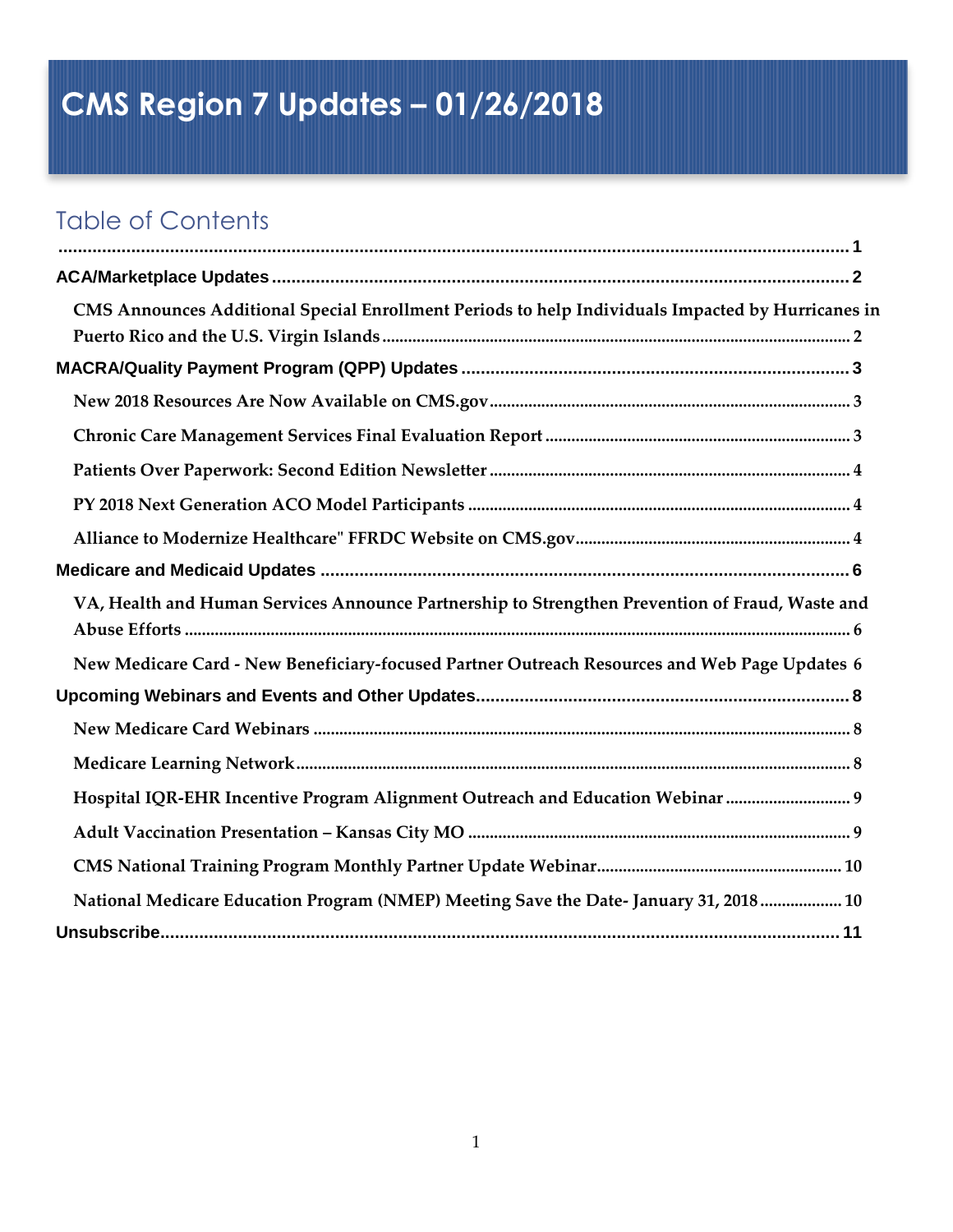# *ACA/Marketplace Updates*

# <span id="page-1-1"></span><span id="page-1-0"></span>**CMS Announces Additional Special Enrollment Periods to help Individuals Impacted by Hurricanes in Puerto Rico and the U.S. Virgin Islands**

The Centers for Medicare & Medicaid Services (CMS) announced additional opportunities for individuals affected by the 2017 hurricanes in Puerto Rico and the U.S. Virgin Islands to enroll in Medicare health and drug plans and health coverage through the Federal Health Insurance Exchange. CMS is providing these special enrollment periods so that certain individuals and families who were impacted can access health coverage on the Exchange and have additional time to join, drop, or switch Medicare health and prescription drug plans. CMS announced initial special enrollment period opportunities in September, this extends these opportunities through March 31, 2018.

"CMS is committed to making it as easy as possible for individuals and families whose lives have been disrupted by these hurricanes to access the healthcare coverage they need during this difficult time," said CMS Administrator Seema Verma. "The impacts of a hurricane can last for months. These special enrollment periods provide the necessary flexibility for our beneficiaries to obtain and maintain coverage while dealing with the lingering aftermath of the storms. We will continue to monitor the circumstances in Puerto Rico and the U.S. Virgin Islands and will take additional action as necessary."

CMS established the following special enrollment periods to support individuals impacted by the 2017 hurricanes in Puerto Rico and the U.S. Virgin Islands:

- **Federal Health Insurance Exchange special enrollment period:** Individuals affected by the 2017 hurricanes in Puerto Rico and the U.S. Virgin Islands who relocated to a state that uses the Federal Health Insurance Exchange, but were unable to enroll during the 2018 Annual Open Enrollment Period or any other special enrollment period, are eligible for an exceptional circumstance special enrollment period to enroll in 2018 Exchange coverage. Individuals in this situation may request this special enrollment period through March 31, 2018. These individuals should contact the Exchange Call Center at 1-800- 318-2596 to request enrollment using this special enrollment period.
- **Medicare special enrollment period extension:** This special enrollment period will allow individuals affected by the 2017 hurricanes in Puerto Rico and the U.S. Virgin Islands to enroll, dis-enroll or switch Medicare health or prescription drug plans through March 31, 2018. This special enrollment period can be used even if the beneficiary made a choice during Medicare's fall open enrollment period. The special enrollment period can also be used for those who left Puerto Rico and would like to enroll in a local Medicare Advantage or Medicare prescription drug plan that would better meet their healthcare needs. Beneficiaries who change their permanent residence, rather than temporarily relocate, and no longer reside in their plan service area, are eligible to join a Medicare Advantage or prescription drug plan offered in the new area in which they reside through the existing residence change special enrollment period. Individuals who were displaced and return to Puerto Rico or the U.S. Virgin Islands are also eligible for the residence change special enrollment period. Individuals in these situations may contact 1-800- MEDICARE to request enrollment using this special enrollment opportunity.

For more information on special enrollment periods for the Federal Health Insurance Exchange, visit: [https://www.cms.gov/CCIIO/Resources/Regulations-and-Guidance/index.html](http://links.govdelivery.com/track?type=click&enid=ZWFzPTEmbXNpZD0mYXVpZD0mbWFpbGluZ2lkPTIwMTgwMTE3LjgzODY2MzAxJm1lc3NhZ2VpZD1NREItUFJELUJVTC0yMDE4MDExNy44Mzg2NjMwMSZkYXRhYmFzZWlkPTEwMDEmc2VyaWFsPTE4MTk3NjQxJmVtYWlsaWQ9bG9yZWxlaS5zY2hpZWZlcmRlY2tlckBjbXMuaGhzLmdvdiZ1c2VyaWQ9bG9yZWxlaS5zY2hpZWZlcmRlY2tlckBjbXMuaGhzLmdvdiZ0YXJnZXRpZD0mZmw9JmV4dHJhPU11bHRpdmFyaWF0ZUlkPSYmJg==&&&100&&&https://www.cms.gov/CCIIO/Resources/Regulations-and-Guidance/index.html)

For more information on special enrollment period extension for Medicare, visit: [https://www.cms.gov/About-CMS/Agency-](http://links.govdelivery.com/track?type=click&enid=ZWFzPTEmbXNpZD0mYXVpZD0mbWFpbGluZ2lkPTIwMTgwMTE3LjgzODY2MzAxJm1lc3NhZ2VpZD1NREItUFJELUJVTC0yMDE4MDExNy44Mzg2NjMwMSZkYXRhYmFzZWlkPTEwMDEmc2VyaWFsPTE4MTk3NjQxJmVtYWlsaWQ9bG9yZWxlaS5zY2hpZWZlcmRlY2tlckBjbXMuaGhzLmdvdiZ1c2VyaWQ9bG9yZWxlaS5zY2hpZWZlcmRlY2tlckBjbXMuaGhzLmdvdiZ0YXJnZXRpZD0mZmw9JmV4dHJhPU11bHRpdmFyaWF0ZUlkPSYmJg==&&&101&&&https://www.cms.gov/About-CMS/Agency-Information/Emergency/Downloads/Extension-SE-Period-PR-VI-CA-Wildfire.pdf)[Information/Emergency/Downloads/Extension-SE-](http://links.govdelivery.com/track?type=click&enid=ZWFzPTEmbXNpZD0mYXVpZD0mbWFpbGluZ2lkPTIwMTgwMTE3LjgzODY2MzAxJm1lc3NhZ2VpZD1NREItUFJELUJVTC0yMDE4MDExNy44Mzg2NjMwMSZkYXRhYmFzZWlkPTEwMDEmc2VyaWFsPTE4MTk3NjQxJmVtYWlsaWQ9bG9yZWxlaS5zY2hpZWZlcmRlY2tlckBjbXMuaGhzLmdvdiZ1c2VyaWQ9bG9yZWxlaS5zY2hpZWZlcmRlY2tlckBjbXMuaGhzLmdvdiZ0YXJnZXRpZD0mZmw9JmV4dHJhPU11bHRpdmFyaWF0ZUlkPSYmJg==&&&101&&&https://www.cms.gov/About-CMS/Agency-Information/Emergency/Downloads/Extension-SE-Period-PR-VI-CA-Wildfire.pdf) [Period-PR-VI-CA-Wildfire.pdf](http://links.govdelivery.com/track?type=click&enid=ZWFzPTEmbXNpZD0mYXVpZD0mbWFpbGluZ2lkPTIwMTgwMTE3LjgzODY2MzAxJm1lc3NhZ2VpZD1NREItUFJELUJVTC0yMDE4MDExNy44Mzg2NjMwMSZkYXRhYmFzZWlkPTEwMDEmc2VyaWFsPTE4MTk3NjQxJmVtYWlsaWQ9bG9yZWxlaS5zY2hpZWZlcmRlY2tlckBjbXMuaGhzLmdvdiZ1c2VyaWQ9bG9yZWxlaS5zY2hpZWZlcmRlY2tlckBjbXMuaGhzLmdvdiZ0YXJnZXRpZD0mZmw9JmV4dHJhPU11bHRpdmFyaWF0ZUlkPSYmJg==&&&102&&&https://www.cms.gov/About-CMS/Agency-Information/Emergency/Downloads/Extension-SE-Period-PR-VI-CA-Wildfire.pdf)

Get CMS news at [cms.gov/newsroom,](http://links.govdelivery.com/track?type=click&enid=ZWFzPTEmbXNpZD0mYXVpZD0mbWFpbGluZ2lkPTIwMTgwMTE3LjgzODY2MzAxJm1lc3NhZ2VpZD1NREItUFJELUJVTC0yMDE4MDExNy44Mzg2NjMwMSZkYXRhYmFzZWlkPTEwMDEmc2VyaWFsPTE4MTk3NjQxJmVtYWlsaWQ9bG9yZWxlaS5zY2hpZWZlcmRlY2tlckBjbXMuaGhzLmdvdiZ1c2VyaWQ9bG9yZWxlaS5zY2hpZWZlcmRlY2tlckBjbXMuaGhzLmdvdiZ0YXJnZXRpZD0mZmw9JmV4dHJhPU11bHRpdmFyaWF0ZUlkPSYmJg==&&&103&&&http://link.email.dynect.net/link.php?DynEngagement=true&H=WAA0HYy4enWklLGLVOCoftvRiKxkwcx7028A%2BNZlWSzSEaUD3cyAX035GTwXuYTIauLFIZXoS3kwpvvoEhi4Y8G%2BMFAtmw%2BMcqiFx87xKjXXSRsZegKbNrk%2F4QNWrY9H&G=0&R=https%3A%2F%2Fwww.cms.gov%2FNewsroom%2FNewsroom-Center.html&I=20171205171349.00000283d350%40mail6-33-usnbn1&X=MHwxMDQ2NzU4OjVhMjZkM2FjZGNhM2QwMGY5NmZmNjA2Mjs%3D&S=F4PFefpCWAIXfcE1-foA4aF3Z5qzU2JMir53nncUzAk) sign up for CMS news [via email a](http://links.govdelivery.com/track?type=click&enid=ZWFzPTEmbXNpZD0mYXVpZD0mbWFpbGluZ2lkPTIwMTgwMTE3LjgzODY2MzAxJm1lc3NhZ2VpZD1NREItUFJELUJVTC0yMDE4MDExNy44Mzg2NjMwMSZkYXRhYmFzZWlkPTEwMDEmc2VyaWFsPTE4MTk3NjQxJmVtYWlsaWQ9bG9yZWxlaS5zY2hpZWZlcmRlY2tlckBjbXMuaGhzLmdvdiZ1c2VyaWQ9bG9yZWxlaS5zY2hpZWZlcmRlY2tlckBjbXMuaGhzLmdvdiZ0YXJnZXRpZD0mZmw9JmV4dHJhPU11bHRpdmFyaWF0ZUlkPSYmJg==&&&104&&&http://link.email.dynect.net/link.php?DynEngagement=true&H=WAA0HYy4enWklLGLVOCoftvRiKxkwcx7028A%2BNZlWSzSEaUD3cyAX035GTwXuYTIauLFIZXoS3kwpvvoEhi4Y8G%2BMFAtmw%2BMcqiFx87xKjXXSRsZegKbNrk%2F4QNWrY9H&G=0&R=https%3A%2F%2Fpublic.govdelivery.com%2Faccounts%2FUSCMS%2Fsubscriber%2Fnew%3Ftopic_id%3DUSCMS_610&I=20171205171349.00000283d350%40mail6-33-usnbn1&X=MHwxMDQ2NzU4OjVhMjZkM2FjZGNhM2QwMGY5NmZmNjA2Mjs%3D&S=yKSYEB9wWjKz90OM4j3cpWtIMUGdYgLHhDQ4a8cDXTM)nd follow CMS on Twitter CMS Administrator [@SeemaCMS,](http://links.govdelivery.com/track?type=click&enid=ZWFzPTEmbXNpZD0mYXVpZD0mbWFpbGluZ2lkPTIwMTgwMTE3LjgzODY2MzAxJm1lc3NhZ2VpZD1NREItUFJELUJVTC0yMDE4MDExNy44Mzg2NjMwMSZkYXRhYmFzZWlkPTEwMDEmc2VyaWFsPTE4MTk3NjQxJmVtYWlsaWQ9bG9yZWxlaS5zY2hpZWZlcmRlY2tlckBjbXMuaGhzLmdvdiZ1c2VyaWQ9bG9yZWxlaS5zY2hpZWZlcmRlY2tlckBjbXMuaGhzLmdvdiZ0YXJnZXRpZD0mZmw9JmV4dHJhPU11bHRpdmFyaWF0ZUlkPSYmJg==&&&105&&&http://link.email.dynect.net/link.php?DynEngagement=true&H=WAA0HYy4enWklLGLVOCoftvRiKxkwcx7028A%2BNZlWSzSEaUD3cyAX035GTwXuYTIauLFIZXoS3kwpvvoEhi4Y8G%2BMFAtmw%2BMcqiFx87xKjXXSRsZegKbNrk%2F4QNWrY9H&G=0&R=https%3A%2F%2Ftwitter.com%2FSeemaCMS&I=20171205171349.00000283d350%40mail6-33-usnbn1&X=MHwxMDQ2NzU4OjVhMjZkM2FjZGNhM2QwMGY5NmZmNjA2Mjs%3D&S=zqzb0faQbpqh0QeB4jgbkvrHpo1lKwIvgbeHLemadeg) [@CMSgov,](http://links.govdelivery.com/track?type=click&enid=ZWFzPTEmbXNpZD0mYXVpZD0mbWFpbGluZ2lkPTIwMTgwMTE3LjgzODY2MzAxJm1lc3NhZ2VpZD1NREItUFJELUJVTC0yMDE4MDExNy44Mzg2NjMwMSZkYXRhYmFzZWlkPTEwMDEmc2VyaWFsPTE4MTk3NjQxJmVtYWlsaWQ9bG9yZWxlaS5zY2hpZWZlcmRlY2tlckBjbXMuaGhzLmdvdiZ1c2VyaWQ9bG9yZWxlaS5zY2hpZWZlcmRlY2tlckBjbXMuaGhzLmdvdiZ0YXJnZXRpZD0mZmw9JmV4dHJhPU11bHRpdmFyaWF0ZUlkPSYmJg==&&&106&&&http://link.email.dynect.net/link.php?DynEngagement=true&H=WAA0HYy4enWklLGLVOCoftvRiKxkwcx7028A%2BNZlWSzSEaUD3cyAX035GTwXuYTIauLFIZXoS3kwpvvoEhi4Y8G%2BMFAtmw%2BMcqiFx87xKjXXSRsZegKbNrk%2F4QNWrY9H&G=0&R=https%3A%2F%2Ftwitter.com%2FCMSGov&I=20171205171349.00000283d350%40mail6-33-usnbn1&X=MHwxMDQ2NzU4OjVhMjZkM2FjZGNhM2QwMGY5NmZmNjA2Mjs%3D&S=QzuR5f2SC_PCPUiFWOvDtEQwzu5IQetkxhE4vLzn2xo) an[d @CMSgovPress.](http://links.govdelivery.com/track?type=click&enid=ZWFzPTEmbXNpZD0mYXVpZD0mbWFpbGluZ2lkPTIwMTgwMTE3LjgzODY2MzAxJm1lc3NhZ2VpZD1NREItUFJELUJVTC0yMDE4MDExNy44Mzg2NjMwMSZkYXRhYmFzZWlkPTEwMDEmc2VyaWFsPTE4MTk3NjQxJmVtYWlsaWQ9bG9yZWxlaS5zY2hpZWZlcmRlY2tlckBjbXMuaGhzLmdvdiZ1c2VyaWQ9bG9yZWxlaS5zY2hpZWZlcmRlY2tlckBjbXMuaGhzLmdvdiZ0YXJnZXRpZD0mZmw9JmV4dHJhPU11bHRpdmFyaWF0ZUlkPSYmJg==&&&107&&&http://link.email.dynect.net/link.php?DynEngagement=true&H=WAA0HYy4enWklLGLVOCoftvRiKxkwcx7028A%2BNZlWSzSEaUD3cyAX035GTwXuYTIauLFIZXoS3kwpvvoEhi4Y8G%2BMFAtmw%2BMcqiFx87xKjXXSRsZegKbNrk%2F4QNWrY9H&G=0&R=https%3A%2F%2Ftwitter.com%2FCMSgovPress&I=20171205171349.00000283d350%40mail6-33-usnbn1&X=MHwxMDQ2NzU4OjVhMjZkM2FjZGNhM2QwMGY5NmZmNjA2Mjs%3D&S=2R-qw_w19tK77iuLQVU8W0fsDsrt6mOScQDOCnnUrE0)

For more information on special enrollment periods for the Federal Health Insurance Exchange, visit: [https://www.cms.gov/CCIIO/Resources/Regulations-and-Guidance/index.html](http://links.govdelivery.com/track?type=click&enid=ZWFzPTEmbXNpZD0mYXVpZD0mbWFpbGluZ2lkPTIwMTgwMTE3LjgzODY2MzAxJm1lc3NhZ2VpZD1NREItUFJELUJVTC0yMDE4MDExNy44Mzg2NjMwMSZkYXRhYmFzZWlkPTEwMDEmc2VyaWFsPTE4MTk3NjQxJmVtYWlsaWQ9bG9yZWxlaS5zY2hpZWZlcmRlY2tlckBjbXMuaGhzLmdvdiZ1c2VyaWQ9bG9yZWxlaS5zY2hpZWZlcmRlY2tlckBjbXMuaGhzLmdvdiZ0YXJnZXRpZD0mZmw9JmV4dHJhPU11bHRpdmFyaWF0ZUlkPSYmJg==&&&108&&&https://www.cms.gov/CCIIO/Resources/Regulations-and-Guidance/index.html)

For more information on special enrollment period extension for Medicare, visit[: https://www.cms.gov/About-CMS/Agency-](http://links.govdelivery.com/track?type=click&enid=ZWFzPTEmbXNpZD0mYXVpZD0mbWFpbGluZ2lkPTIwMTgwMTE3LjgzODY2MzAxJm1lc3NhZ2VpZD1NREItUFJELUJVTC0yMDE4MDExNy44Mzg2NjMwMSZkYXRhYmFzZWlkPTEwMDEmc2VyaWFsPTE4MTk3NjQxJmVtYWlsaWQ9bG9yZWxlaS5zY2hpZWZlcmRlY2tlckBjbXMuaGhzLmdvdiZ1c2VyaWQ9bG9yZWxlaS5zY2hpZWZlcmRlY2tlckBjbXMuaGhzLmdvdiZ0YXJnZXRpZD0mZmw9JmV4dHJhPU11bHRpdmFyaWF0ZUlkPSYmJg==&&&109&&&https://www.cms.gov/About-CMS/Agency-Information/Emergency/Downloads/Extension-SE-Period-PR-VI-CA-Wildfire.pdf)[Information/Emergency/Downloads/Extension-SE-](http://links.govdelivery.com/track?type=click&enid=ZWFzPTEmbXNpZD0mYXVpZD0mbWFpbGluZ2lkPTIwMTgwMTE3LjgzODY2MzAxJm1lc3NhZ2VpZD1NREItUFJELUJVTC0yMDE4MDExNy44Mzg2NjMwMSZkYXRhYmFzZWlkPTEwMDEmc2VyaWFsPTE4MTk3NjQxJmVtYWlsaWQ9bG9yZWxlaS5zY2hpZWZlcmRlY2tlckBjbXMuaGhzLmdvdiZ1c2VyaWQ9bG9yZWxlaS5zY2hpZWZlcmRlY2tlckBjbXMuaGhzLmdvdiZ0YXJnZXRpZD0mZmw9JmV4dHJhPU11bHRpdmFyaWF0ZUlkPSYmJg==&&&109&&&https://www.cms.gov/About-CMS/Agency-Information/Emergency/Downloads/Extension-SE-Period-PR-VI-CA-Wildfire.pdf) [Period-PR-VI-CA-Wildfire.pdf](http://links.govdelivery.com/track?type=click&enid=ZWFzPTEmbXNpZD0mYXVpZD0mbWFpbGluZ2lkPTIwMTgwMTE3LjgzODY2MzAxJm1lc3NhZ2VpZD1NREItUFJELUJVTC0yMDE4MDExNy44Mzg2NjMwMSZkYXRhYmFzZWlkPTEwMDEmc2VyaWFsPTE4MTk3NjQxJmVtYWlsaWQ9bG9yZWxlaS5zY2hpZWZlcmRlY2tlckBjbXMuaGhzLmdvdiZ1c2VyaWQ9bG9yZWxlaS5zY2hpZWZlcmRlY2tlckBjbXMuaGhzLmdvdiZ0YXJnZXRpZD0mZmw9JmV4dHJhPU11bHRpdmFyaWF0ZUlkPSYmJg==&&&110&&&https://www.cms.gov/About-CMS/Agency-Information/Emergency/Downloads/Extension-SE-Period-PR-VI-CA-Wildfire.pdf)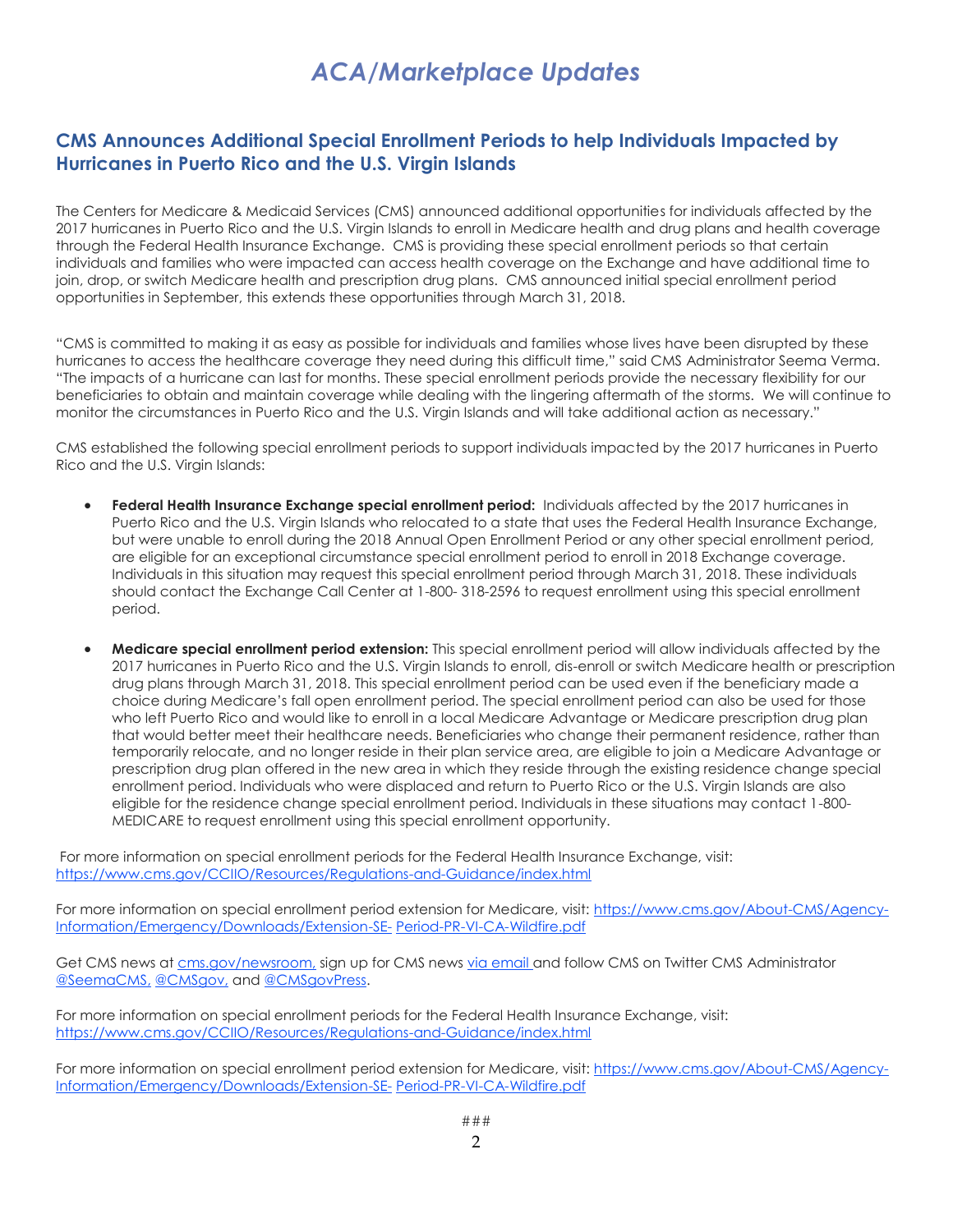# *MACRA/Quality Payment Program (QPP) Updates*

<span id="page-2-0"></span>

## <span id="page-2-1"></span>**New 2018 Resources Are Now Available on CMS.gov**

The Centers for Medicare & Medicaid Services (CMS) has recently posted the following 2018 Patient-Facing Encounters resources on th[e CMS website:](http://links.govdelivery.com/track?type=click&enid=ZWFzPTEmbXNpZD0mYXVpZD0mbWFpbGluZ2lkPTIwMTgwMTI1Ljg0MjgxODcxJm1lc3NhZ2VpZD1NREItUFJELUJVTC0yMDE4MDEyNS44NDI4MTg3MSZkYXRhYmFzZWlkPTEwMDEmc2VyaWFsPTE4MjA2MTI5JmVtYWlsaWQ9bG9yZWxlaS5zY2hpZWZlcmRlY2tlckBjbXMuaGhzLmdvdiZ1c2VyaWQ9bG9yZWxlaS5zY2hpZWZlcmRlY2tlckBjbXMuaGhzLmdvdiZ0YXJnZXRpZD0mZmw9JmV4dHJhPU11bHRpdmFyaWF0ZUlkPSYmJg==&&&100&&&https://www.cms.gov/Medicare/Quality-Payment-Program/Resource-Library/2018-Resources.html)

 **[Patient-facing Encounter Codes Fact Sheet:](http://links.govdelivery.com/track?type=click&enid=ZWFzPTEmbXNpZD0mYXVpZD0mbWFpbGluZ2lkPTIwMTgwMTI1Ljg0MjgxODcxJm1lc3NhZ2VpZD1NREItUFJELUJVTC0yMDE4MDEyNS44NDI4MTg3MSZkYXRhYmFzZWlkPTEwMDEmc2VyaWFsPTE4MjA2MTI5JmVtYWlsaWQ9bG9yZWxlaS5zY2hpZWZlcmRlY2tlckBjbXMuaGhzLmdvdiZ1c2VyaWQ9bG9yZWxlaS5zY2hpZWZlcmRlY2tlckBjbXMuaGhzLmdvdiZ0YXJnZXRpZD0mZmw9JmV4dHJhPU11bHRpdmFyaWF0ZUlkPSYmJg==&&&101&&&https://www.cms.gov/Medicare/Quality-Payment-Program/Resource-Library/2018-Patient-Facing-Encounter-Codes.zip)** Defines patient-facing encounters and details the categories included in the patient-facing encounter codes list, which is used to determine the non-patient facing status of **MIPS** eligible clinicians.

[Patient-facing Encounter Codes List:](http://links.govdelivery.com/track?type=click&enid=ZWFzPTEmbXNpZD0mYXVpZD0mbWFpbGluZ2lkPTIwMTgwMTI1Ljg0MjgxODcxJm1lc3NhZ2VpZD1NREItUFJELUJVTC0yMDE4MDEyNS44NDI4MTg3MSZkYXRhYmFzZWlkPTEwMDEmc2VyaWFsPTE4MjA2MTI5JmVtYWlsaWQ9bG9yZWxlaS5zY2hpZWZlcmRlY2tlckBjbXMuaGhzLmdvdiZ1c2VyaWQ9bG9yZWxlaS5zY2hpZWZlcmRlY2tlckBjbXMuaGhzLmdvdiZ0YXJnZXRpZD0mZmw9JmV4dHJhPU11bHRpdmFyaWF0ZUlkPSYmJg==&&&103&&&https://www.cms.gov/Medicare/Quality-Payment-Program/Resource-Library/2018-Patient-Facing-Encounter-Codes.zip) Specifies the code and description for each patient-facing encounter.

 **[Operational List of Care Episode and Patient Condition Codes Background:](http://links.govdelivery.com/track?type=click&enid=ZWFzPTEmbXNpZD0mYXVpZD0mbWFpbGluZ2lkPTIwMTgwMTI1Ljg0MjgxODcxJm1lc3NhZ2VpZD1NREItUFJELUJVTC0yMDE4MDEyNS44NDI4MTg3MSZkYXRhYmFzZWlkPTEwMDEmc2VyaWFsPTE4MjA2MTI5JmVtYWlsaWQ9bG9yZWxlaS5zY2hpZWZlcmRlY2tlckBjbXMuaGhzLmdvdiZ1c2VyaWQ9bG9yZWxlaS5zY2hpZWZlcmRlY2tlckBjbXMuaGhzLmdvdiZ0YXJnZXRpZD0mZmw9JmV4dHJhPU11bHRpdmFyaWF0ZUlkPSYmJg==&&&104&&&https://www.cms.gov/Medicare/Quality-Initiatives-Patient-Assessment-Instruments/Value-Based-Programs/MACRA-MIPS-and-APMs/Background-for-the-Operational-List-of-Care-Episode-and-Patient-Condition-Codes.pdf)** Provides the background and context for the information presented in the Operational List of Care Episode and Patient Condition Codes document.

**[Operational List of Care Episode and Patient Condition Codes:](http://links.govdelivery.com/track?type=click&enid=ZWFzPTEmbXNpZD0mYXVpZD0mbWFpbGluZ2lkPTIwMTgwMTI1Ljg0MjgxODcxJm1lc3NhZ2VpZD1NREItUFJELUJVTC0yMDE4MDEyNS44NDI4MTg3MSZkYXRhYmFzZWlkPTEwMDEmc2VyaWFsPTE4MjA2MTI5JmVtYWlsaWQ9bG9yZWxlaS5zY2hpZWZlcmRlY2tlckBjbXMuaGhzLmdvdiZ1c2VyaWQ9bG9yZWxlaS5zY2hpZWZlcmRlY2tlckBjbXMuaGhzLmdvdiZ0YXJnZXRpZD0mZmw9JmV4dHJhPU11bHRpdmFyaWF0ZUlkPSYmJg==&&&105&&&https://www.cms.gov/Medicare/Quality-Initiatives-Patient-Assessment-Instruments/Value-Based-Programs/MACRA-MIPS-and-APMs/2018-Operational-list-of-Care-Episode-and-Patient-Condition-Codes-excel.xlsx)** Presents the operational list of eight episode-based cost measures and their corresponding episode group trigger codes.

#### **For More Information**

 **Visit [qpp.cms.gov](http://links.govdelivery.com/track?type=click&enid=ZWFzPTEmbXNpZD0mYXVpZD0mbWFpbGluZ2lkPTIwMTgwMTI1Ljg0MjgxODcxJm1lc3NhZ2VpZD1NREItUFJELUJVTC0yMDE4MDEyNS44NDI4MTg3MSZkYXRhYmFzZWlkPTEwMDEmc2VyaWFsPTE4MjA2MTI5JmVtYWlsaWQ9bG9yZWxlaS5zY2hpZWZlcmRlY2tlckBjbXMuaGhzLmdvdiZ1c2VyaWQ9bG9yZWxlaS5zY2hpZWZlcmRlY2tlckBjbXMuaGhzLmdvdiZ0YXJnZXRpZD0mZmw9JmV4dHJhPU11bHRpdmFyaWF0ZUlkPSYmJg==&&&106&&&https://qpp.cms.gov/)** to check your participation status, explore measures, and to review guidance on MIPS, APMs, what to report, and more.

**Go to th[e QPP Resource Library on CMS.gov](http://links.govdelivery.com/track?type=click&enid=ZWFzPTEmbXNpZD0mYXVpZD0mbWFpbGluZ2lkPTIwMTgwMTI1Ljg0MjgxODcxJm1lc3NhZ2VpZD1NREItUFJELUJVTC0yMDE4MDEyNS44NDI4MTg3MSZkYXRhYmFzZWlkPTEwMDEmc2VyaWFsPTE4MjA2MTI5JmVtYWlsaWQ9bG9yZWxlaS5zY2hpZWZlcmRlY2tlckBjbXMuaGhzLmdvdiZ1c2VyaWQ9bG9yZWxlaS5zY2hpZWZlcmRlY2tlckBjbXMuaGhzLmdvdiZ0YXJnZXRpZD0mZmw9JmV4dHJhPU11bHRpdmFyaWF0ZUlkPSYmJg==&&&107&&&https://www.cms.gov/Medicare/Quality-Payment-Program/Resource-Library/Resource-library.html)** to review new and existing QPP resources.

#### **Questions?**

Contact the QPP Service Center at **QPP@cms.hhs.gov** or 1-866-288-8292 (TTY: 1-877-715-6222).

###

## <span id="page-2-2"></span>**Chronic Care Management Services Final Evaluation Report**

The Centers for Medicare and Medicaid Services (CMS) released the final evaluation report on the diffusion and impact of Chronic Care Management (CCM) services. CMS introduced in January 2015 a separate payment for CCM services, which are typically furnished non-face-to-face, to reflect the trend toward CCM as a component of primary care for Medicare beneficiaries with multiple chronic conditions. About 685,000 beneficiaries received CCM services in the first two years of the new payment policy, and that the impact of CCM services takes time to materialize.

For more information click on the report[: https://innovation.cms.gov/Files/reports/chronic-care-mngmt](https://innovation.cms.gov/Files/reports/chronic-care-mngmt-finalevalrpt.pdf)[finalevalrpt.pdf](https://innovation.cms.gov/Files/reports/chronic-care-mngmt-finalevalrpt.pdf) or on our [Data & Reports page.](https://innovation.cms.gov/Data-and-Reports/index.html)

###

# **PY 2018 Next Generation ACO Model Participants**

CMS announced the 2018 participation data for the Accountable Care Organizations participating in the Next Generation ACO Model. 17 new ACOs will be joining 41 currently participating ACOS, bring the total number of Next Generation ACOs to 58.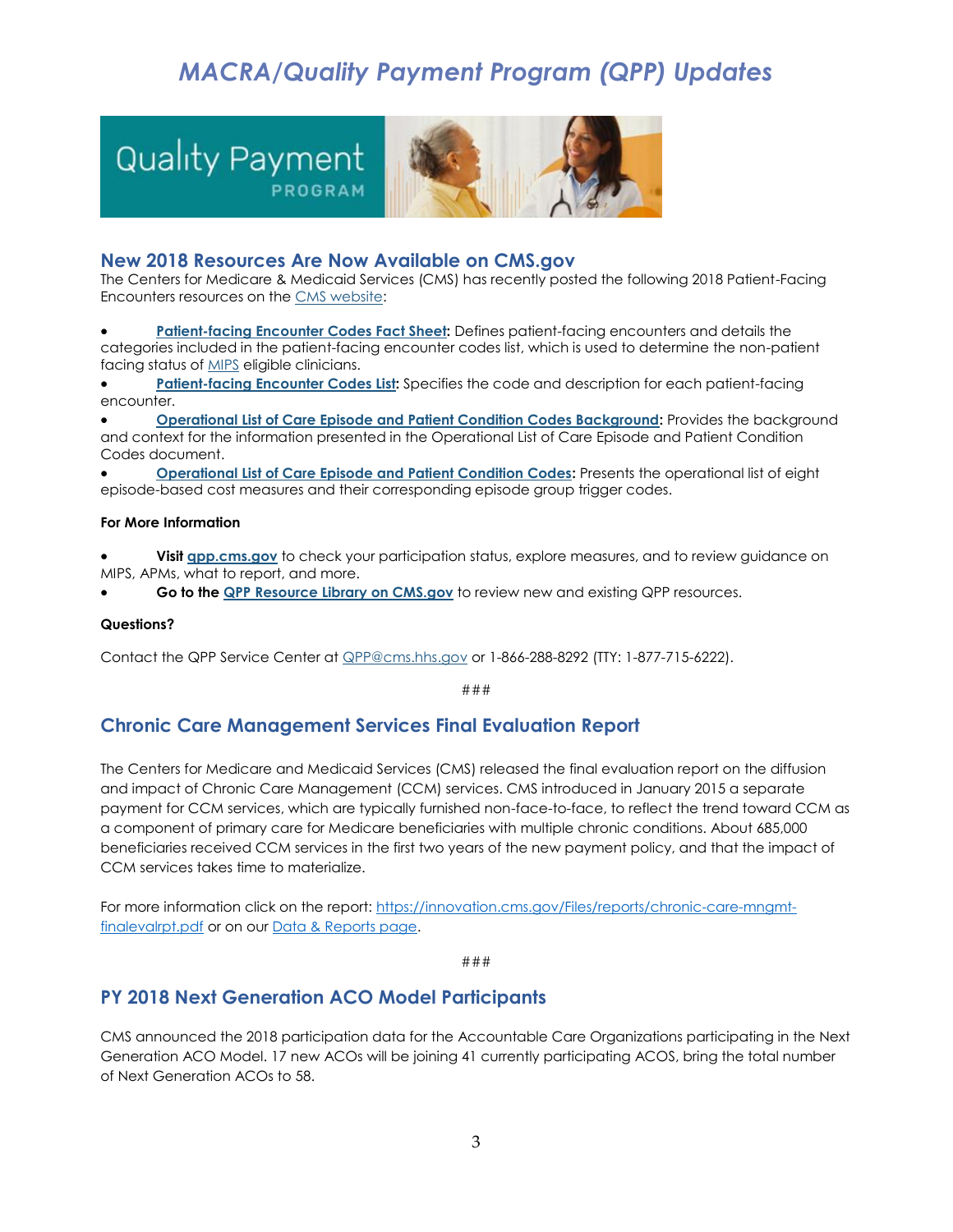###

## <span id="page-3-0"></span>**Patients Over Paperwork: Second Edition Newsletter**

The Centers for Medicare & Medicaid Services (CMS) released the second issue of our recurring newsletter about Patients over Paperwork, our effort to reduce administrative burden and improve the customer experience while putting patients first. In this edition, we reflect on 2017 and update you on how we have been working to reduce burdensome regulations, streamline requirements and improve the clarity of our programmatic guidance. This work is in accordance with our agency's strategic goals:

1. Empower patients and clinicians to make decisions about their health care.

2. Usher in a new era of state flexibility and local leadership.

3. Support innovative approaches to improve quality, accessibility, and affordability.

4. Improve the CMS customer experience.

The latest newsletter can be accessed here[: https://www.cms.gov/Outreach-and-](https://www.cms.gov/Outreach-and-Education/Outreach/Partnerships/PatientsOverPaperwork.html)[Education/Outreach/Partnerships/PatientsOverPaperwork.html](https://www.cms.gov/Outreach-and-Education/Outreach/Partnerships/PatientsOverPaperwork.html)

To view the new webpage visit:<https://www.cms.gov/About-CMS/story-page/patients-over-paperwork.html> for the latest information on Patients over Paperwork.

A replay is now available of the January 17 AHA Town Hall Webcast. [Click here](http://www.mmsend33.com/link.cfm?r=CsShOhkg41X-rjWRElTl3w~~&pe=-9zYpfbQ1dnzQioSXuTDNaS0eZWB0baVEPExwNC0By86W2dfYMXC3sxFjwB-RaKaj6cAtK_9EUF3tFc9VIHXjQ~~&t=BgriYbCTs57Ci28ruP-MFQ~~) to log in. On the broadcast, AHA President and CEO Rick Pollack was joined by Centers for Medicare & Medicaid Services Administrator Seema Verma to discuss the current regulatory landscape. Together they discussed areas of priority and challenge for hospitals and health systems, as well as for CMS, and previewed new efforts to reduce regulatory burden.

*Questions about the webcast or its contents? Call 1-800-424-4301.*

*###*

# <span id="page-3-1"></span>**PY 2018 Next Generation ACO Model Participants**

CMS announced the 2018 participation data for the Accountable Care Organizations participating in the Next Generation ACO Model. 17 new ACOs will be joining 41 currently participating ACOS, bring the total number of Next Generation ACOs to 58.

For more information, click here: <https://innovation.cms.gov/initiatives/Next-Generation-ACO-Model/>

###

## <span id="page-3-2"></span>**Alliance to Modernize Healthcare" FFRDC Website on CMS.gov**

The Office of Information Technology (OIT) is pleased to announce the rollout of the Alliance to Modernize Healthcare FFRDC website on CMS.gov:

[Alliance to Modernize Healthcare FFRDC](https://www.cms.gov/Research-Statistics-Data-and-Systems/Research/CAMH/index.html)

The Alliance to Modernize Healthcare a.k.a. "Alliance FFRDC" is the 1st Federally Funded Research and Development Center (FFRDC) dedicated to strengthening our nation's healthcare system.

### **No Hidden Administrative Cost**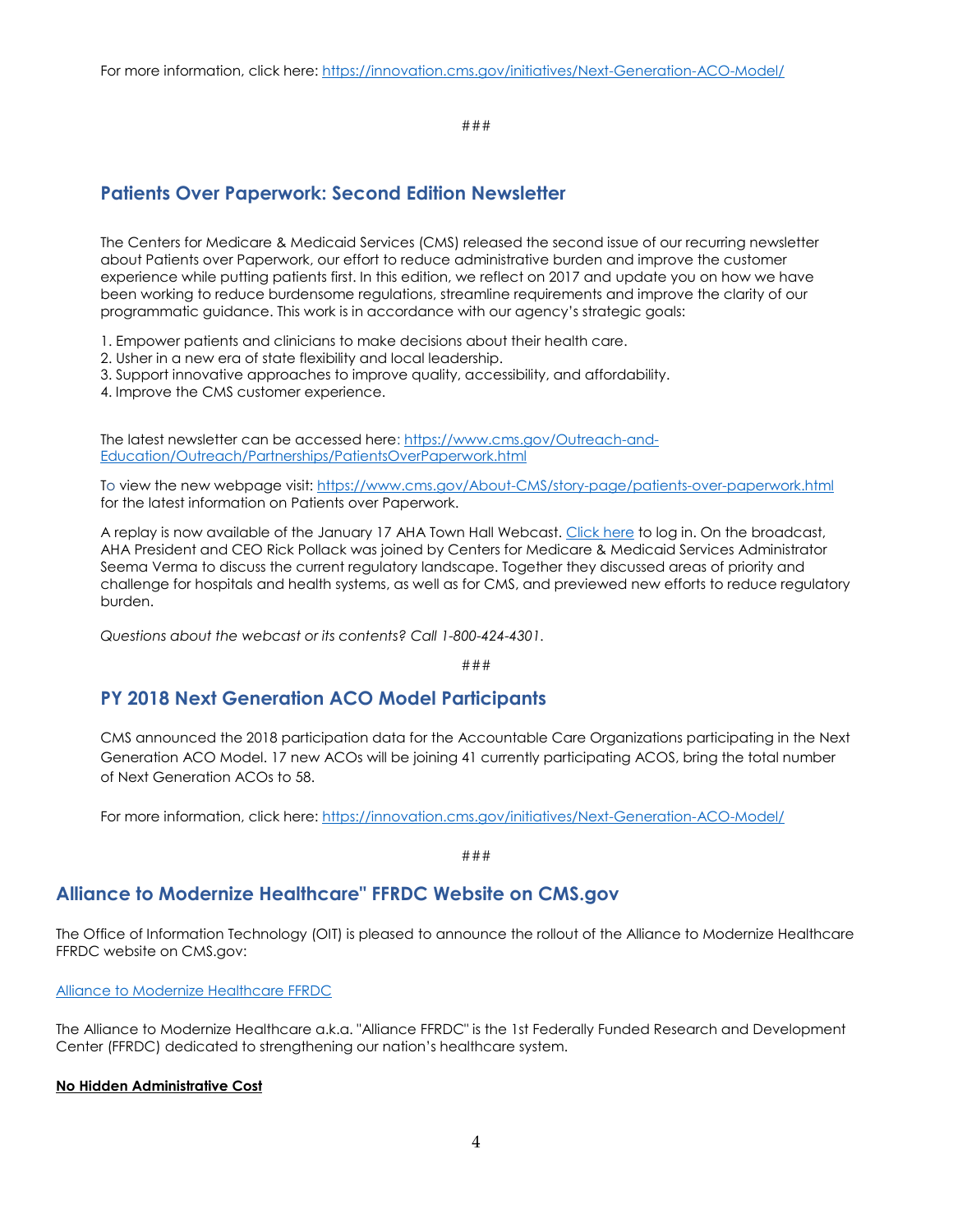CMS is the primary sponsor of the Alliance FFRDC. Together with the Department of Health & Human Services (HHS), we offer this single-award Indefinite Delivery Indefinite Quantity (IDIQ) contract vehicle to our government partners at no additional administrative cost to you!

#### **Uniquely Tailored to Help Stakeholders Solve Critical Healthcare Challenges**

The Alliance FFRDC is appropriate for supporting your complex and critical health-related programs and initiatives that have national importance. With the Alliance FFRDC, you can have access to healthcare expertise and research services at your fingertips. The Alliance FFRDC services are uniquely designed to support your business, technical, and policy needs. The Alliance FFRDC stakeholders can access healthcare expertise and research to perform work that can't be done as effectively in-house or by commercial sources, or when the work requires special access to sensitive information.

#### **Requiring Office Responsible for Contract Oversight**

HHS Staff and Operating Divisions, including CMS, can use the Alliance FFRDC and are responsible for issuing and administering their task orders. All pricing arrangements are available.

#### *We Want to Hear from You!*

New to the world of FFRDCs? Take a virtual tour to explore the many possibilities available under this program by clicking below to watch "Welcome to the Alliance to Modernize Healthcare FRRDC" video.

[Welcome to the Alliance to Modernize Healthcare FFRDC](https://youtu.be/Y983AaqHjFs) - Let us know what you think about the website by sending any comments or questions t[o mailto:CAMHFFRDC@CMS.HHS.GOV](mailto:CAMHFFRDC@CMS.HHS.GOV)

George C. Hoffmann, Alliance FFRDC Executive Steering Committee (ESC) Chair

###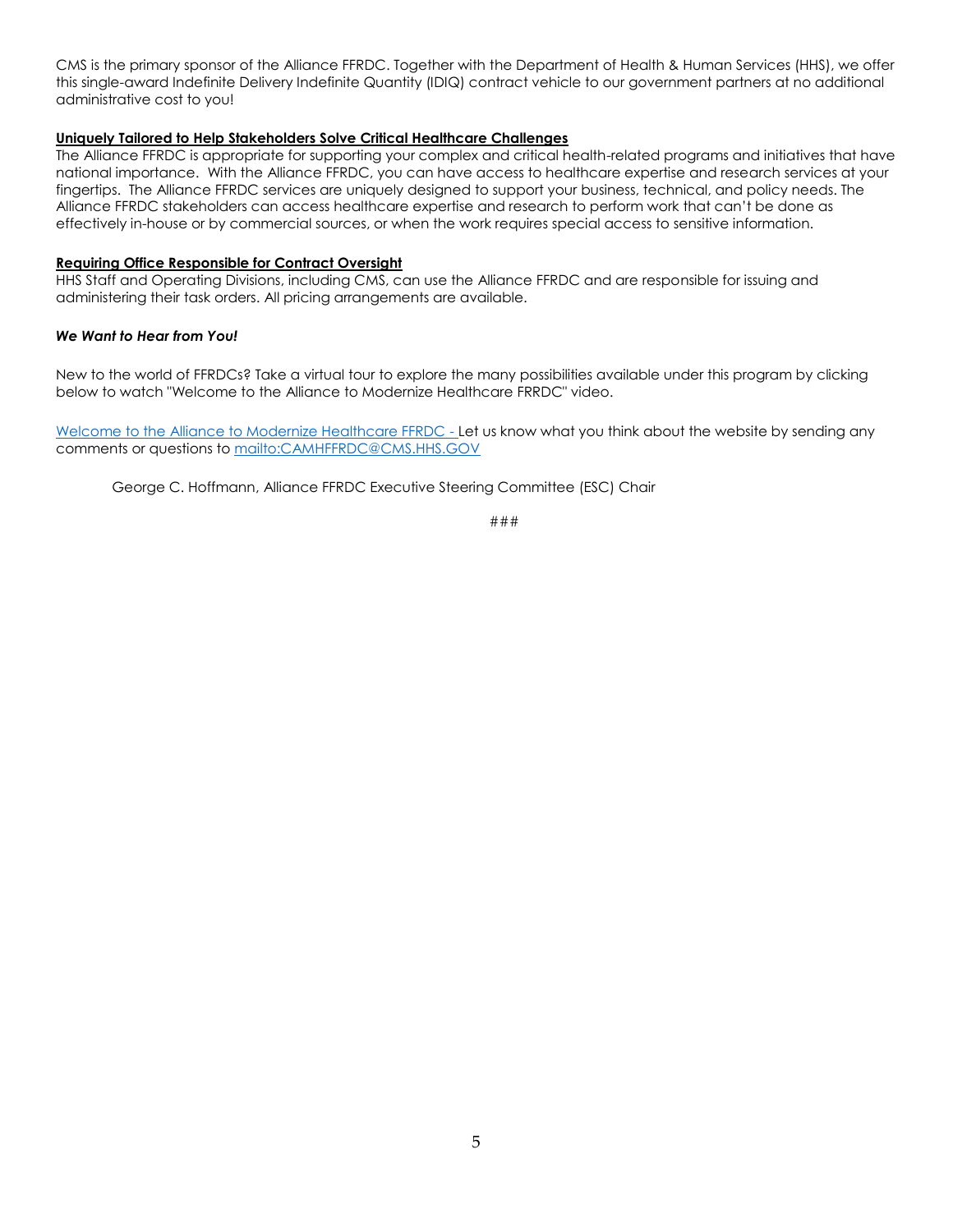# *Medicare and Medicaid Updates*

# <span id="page-5-1"></span><span id="page-5-0"></span>**VA, Health and Human Services Announce Partnership to Strengthen Prevention of Fraud, Waste and Abuse Efforts**

**WASHINGTON** — The U.S. Department of Veterans Affairs (VA) and Department of Health and Human Services (HHS) Centers for Medicare and Medicaid Services (CMS) announced a partnership to share data, data analytics tools and best practices for identifying and preventing fraud, waste and abuse.

This newest partnership enhances ongoing efforts between the country's two largest public-private health-care payment organizations to help America's Veterans by leveraging the gains made by CMS.

"The VA-HHS alliance represents the latest example of VA's commitment to find partners to assist with identifying new and innovative ways to seek out fraud, waste and abuse and ensure every tax dollar given to VA supports Veterans," said VA Secretary Dr. David J. Shulkin. "This effort marks another step toward achieving President Trump's 10-point plan to reform the VA by collaborating with our federal partners to improve VA's ability to investigate fraud and wrongdoing in VA programs."

CMS continues to focus on reducing and eliminating fraud, waste and abuse in Medicare, and in 2010, it established the Center for Program Integrity to help with this work. CMS estimates that its program integrity activities saved Medicare operations \$17 billion in fiscal 2015. Other HHS combined efforts — including law enforcement — contributed to greater program savings.

VA plans to capitalize on the advancements in analytics CMS has made by concentrating on its use of advanced technology, statistics and data analytics to improve fraud detection and prevention efforts. Additionally, in November 2017, VA invited industry experts to provide information on the latest commercial sector tools and techniques to enhance VA's fraud detection capabilities. In April, VA will invite these industry experts to demonstrate their capabilities for detecting and preventing fraud, waste and abuse and recovering improper payments.

"We have a special obligation to keep America's promise to those who have served our country and ensure that Veterans receive high-quality and accessible health care," said CMS Administrator Seema Verma. "CMS is sharing lessons learned and expertise to support VA to identify waste and fraud and eliminate these abuses of the public trust. Using state-of-the-art data analytics, CMS is partnering with VA to better detect and prevent wrongdoing in its programs."

By using CMS' successes in its program integrity protocols, VA will be able to close existing gaps in its own claims payment process.

#### **Weblinks**

CMS Newsroom: [https://www.cms.gov/Newsroom/MediaReleaseDatabase/Press-releases/2018-Press-releases-items/2018-](https://www.cms.gov/Newsroom/MediaReleaseDatabase/Press-releases/2018-Press-releases-items/2018-01-23.html) [01-23.html](https://www.cms.gov/Newsroom/MediaReleaseDatabase/Press-releases/2018-Press-releases-items/2018-01-23.html)

VA Newsroom:<https://www.va.gov/opa/pressrel/pressrelease.cfm?id=3999>

###

# <span id="page-5-2"></span>**New Medicare Card - New Beneficiary-focused Partner Outreach Resources and Web Page Updates**

CMS has updated its New Medicare Card web pages to provide new resources for beneficiaries, partners and stakeholders. New resources are available for download as we prepare for the card mailing starting in April 2018. Included on:

**[Medicare.gov](http://www.medicare.gov/)** (updated with materials to be used with beneficiaries):

- [Blog](https://blog.medicare.gov/2018/01/25/new-medicare-cards-protect-personal-information/)
- Beneficiary Fact Sheet [\(English](https://www.medicare.gov/Pubs/pdf/12018-10-Things-to-Know-About-New-Medicare-Card.pdf?) and [Spanish\)](https://www.medicare.gov/Pubs/pdf/12018-S-10-Things-to-Know-About-New-Medicare-Card.pdf?)
- Informational [Video](https://www.youtube.com/watch?v=DusRmgzQnLY)
- A new short URL, [go.medicare.gov/newcard,](https://www.medicare.gov/forms-help-and-resources/your-medicare-card.html) is being introduced

**[CMS.gov/newcard landing page](https://www.cms.gov/medicare/new-medicare-card/nmc-home.html)** (redesigned):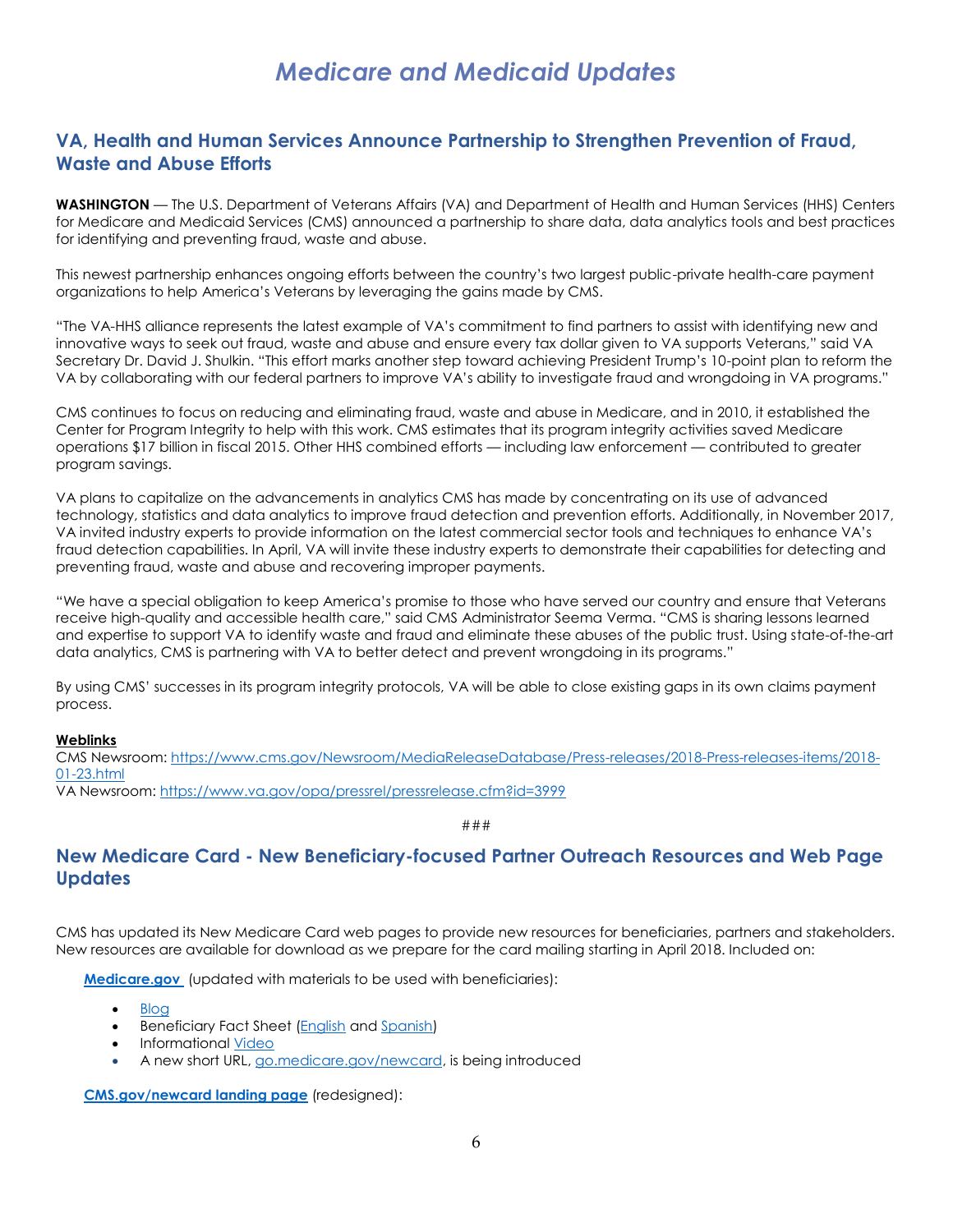- Information about the [geographic card mailing strategy](https://www.cms.gov/Medicare/New-Medicare-Card/NMC-Mailing-Strategy.pdf)
- Informational Video

## **[CMS.gov/newcard Partners & Employers tab:](https://www.cms.gov/Medicare/New-Medicare-Card/Partners-and-Employers/Partners-and-employers.html)**

- Link to English and Spanish Beneficiary Fact Sheet (same as above)
- New Medicare Card widgets link to new information on Medicare.gov [\(English](https://www.cms.gov/Medicare/New-Medicare-Card/Partners-and-Employers/English-beneficiary-widget-landing-page.html) [& Spanish\)](https://www.cms.gov/Medicare/New-Medicare-Card/Partners-and-Employers/Spanish-beneficiary-widget-landing-page.html)
- Social Media Toolkit
	- o [Guide to sharable new Medicare card social media posts](https://www.cms.gov/Medicare/New-Medicare-Card/Partners-and-Employers/NMC-Guide-to-Sharable-New-Medicare-Card-.pdf)
		- o [New Medicare card social media graphics](https://www.cms.gov/Medicare/New-Medicare-Card/Partners-and-Employers/NMC-Social-Media-Graphics.zip)
- **[PSA script](https://www.cms.gov/Medicare/New-Medicare-Card/Partners-and-Employers/NMC-PSA.PDF) for pharmacies/providers/stakeholders**

As part of CMS' outreach and education activities, ongoing social media posts on Medicare's Facebook and Twitter will occur with retweeting on @CMSgov handle. New Medicare Card related emails will be sent each month to over 400,000 beneficiaries who asked to receive emails from CMS.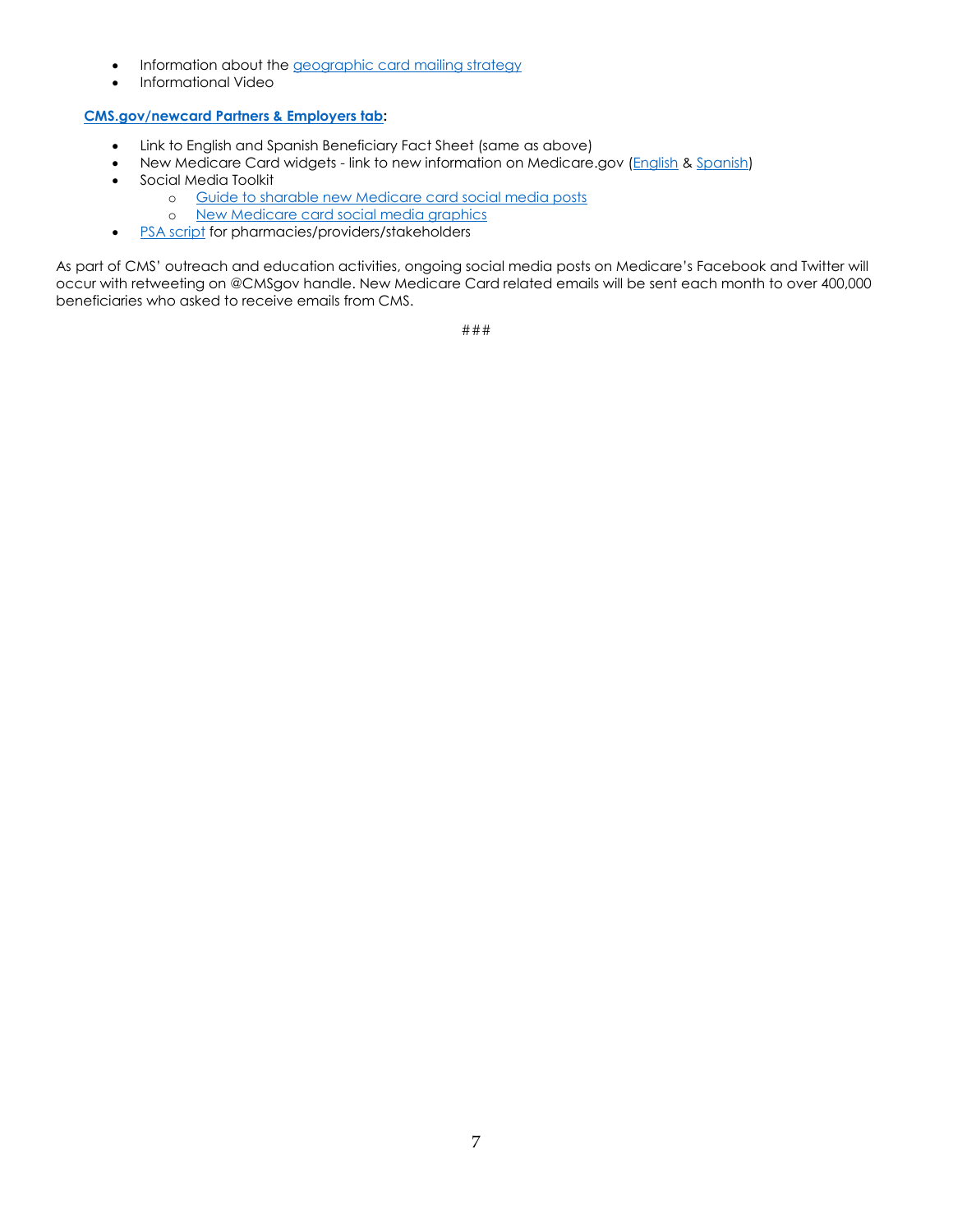# *Upcoming Webinars and Events and Other Updates*

# <span id="page-7-1"></span><span id="page-7-0"></span>**New Medicare Card Webinars**

The Centers for Medicare & Medicaid Services (CMS) Kansas City Regional Office invites you to attend the **New Medicare Card Webinars**. Recent legislation requires CMS to remove Social Security Numbers from all Medicare cards to address the current risk of beneficiary medical identity theft, and to replace the cards with a unique number for each Medicare beneficiary. These webinars will address the new card design, the timeframe of the mailings and scenarios, what Medicare beneficiaries should do to ensure they receive their new card, and partner resources to help with education.

The goal of these **free** webinars is to educate those who serve people with Medicare and their caregivers so they can be a valuable resource on this initiative.

There are multiple webinars so you can choose one that best works with your schedule. All webinars will provide the same information. CMS will host separate webinars and informational sessions for people with Medicare and their caregivers.

### **Register:**

February 8, 2018 12:00 PM – 1:00 PM [https://newmedicarecard020818.eventbrite.com](https://newmedicarecard020818.eventbrite.com/)

February 16, 2018 10:00 AM – 11:00 AM [https://newmedicarecard021618.eventbrite.com](https://newmedicarecard021618.eventbrite.com/)

February 21, 2018 1:00 PM CST – 2:00 PM CST [https://newmedicarecard022118.eventbrite.com](https://newmedicarecard022118.eventbrite.com/)

You will receive a confirmation email from Eventbrite after completing your registration which will include the login information for the webinar.

We look forward to your participation. If you have any questions or have difficulty registering, please contact Lorelei Schieferdecker at [lorelei.schieferdecker@cms.hhs.gov.](mailto:lorelei.schieferdecker@cms.hhs.gov)

###

#### <span id="page-7-2"></span>**Medicare Learning Network [News & Announcements](http://links.govdelivery.com/track?type=click&enid=ZWFzPTEmbXNpZD0mYXVpZD0mbWFpbGluZ2lkPTIwMTgwMTI1Ljg0Mjg3MTYxJm1lc3NhZ2VpZD1NREItUFJELUJVTC0yMDE4MDEyNS44NDI4NzE2MSZkYXRhYmFzZWlkPTEwMDEmc2VyaWFsPTE4MjA2MTkyJmVtYWlsaWQ9bG9yZWxlaS5zY2hpZWZlcmRlY2tlckBjbXMuaGhzLmdvdiZ1c2VyaWQ9bG9yZWxlaS5zY2hpZWZlcmRlY2tlckBjbXMuaGhzLmdvdiZ0YXJnZXRpZD0mZmw9JmV4dHJhPU11bHRpdmFyaWF0ZUlkPSYmJg==&&&101&&&https://www.cms.gov/Outreach-and-Education/Outreach/FFSProvPartProg/Provider-Partnership-Email-Archive-Items/2018-01-25-eNews.html?DLPage=1&DLEntries=10&DLSort=0&DLSortDir=descending#_Toc504548610)**

- [2018 Value Modifier Results and Payment Adjustment Factor](http://links.govdelivery.com/track?type=click&enid=ZWFzPTEmbXNpZD0mYXVpZD0mbWFpbGluZ2lkPTIwMTgwMTE4LjgzOTIxNjUxJm1lc3NhZ2VpZD1NREItUFJELUJVTC0yMDE4MDExOC44MzkyMTY1MSZkYXRhYmFzZWlkPTEwMDEmc2VyaWFsPTE4MTk4NjY1JmVtYWlsaWQ9bG9yZWxlaS5zY2hpZWZlcmRlY2tlckBjbXMuaGhzLmdvdiZ1c2VyaWQ9bG9yZWxlaS5zY2hpZWZlcmRlY2tlckBjbXMuaGhzLmdvdiZ0YXJnZXRpZD0mZmw9JmV4dHJhPU11bHRpdmFyaWF0ZUlkPSYmJg==&&&101&&&https://www.cms.gov/Outreach-and-Education/Outreach/FFSProvPartProg/Provider-Partnership-Email-Archive-Items/2018-01-18-eNews.html?DLPage=1&DLEntries=10&DLSort=0&DLSortDir=descending#_Toc503949821)
- [Final DMEPOS Quality Standards for Therapeutic Shoe Inserts](http://links.govdelivery.com/track?type=click&enid=ZWFzPTEmbXNpZD0mYXVpZD0mbWFpbGluZ2lkPTIwMTgwMTE4LjgzOTIxNjUxJm1lc3NhZ2VpZD1NREItUFJELUJVTC0yMDE4MDExOC44MzkyMTY1MSZkYXRhYmFzZWlkPTEwMDEmc2VyaWFsPTE4MTk4NjY1JmVtYWlsaWQ9bG9yZWxlaS5zY2hpZWZlcmRlY2tlckBjbXMuaGhzLmdvdiZ1c2VyaWQ9bG9yZWxlaS5zY2hpZWZlcmRlY2tlckBjbXMuaGhzLmdvdiZ0YXJnZXRpZD0mZmw9JmV4dHJhPU11bHRpdmFyaWF0ZUlkPSYmJg==&&&102&&&https://www.cms.gov/Outreach-and-Education/Outreach/FFSProvPartProg/Provider-Partnership-Email-Archive-Items/2018-01-18-eNews.html?DLPage=1&DLEntries=10&DLSort=0&DLSortDir=descending#_Toc503949822)
- [Glaucoma Awareness Month: Make a Resolution for Healthy Vision](http://links.govdelivery.com/track?type=click&enid=ZWFzPTEmbXNpZD0mYXVpZD0mbWFpbGluZ2lkPTIwMTgwMTE4LjgzOTIxNjUxJm1lc3NhZ2VpZD1NREItUFJELUJVTC0yMDE4MDExOC44MzkyMTY1MSZkYXRhYmFzZWlkPTEwMDEmc2VyaWFsPTE4MTk4NjY1JmVtYWlsaWQ9bG9yZWxlaS5zY2hpZWZlcmRlY2tlckBjbXMuaGhzLmdvdiZ1c2VyaWQ9bG9yZWxlaS5zY2hpZWZlcmRlY2tlckBjbXMuaGhzLmdvdiZ0YXJnZXRpZD0mZmw9JmV4dHJhPU11bHRpdmFyaWF0ZUlkPSYmJg==&&&103&&&https://www.cms.gov/Outreach-and-Education/Outreach/FFSProvPartProg/Provider-Partnership-Email-Archive-Items/2018-01-18-eNews.html?DLPage=1&DLEntries=10&DLSort=0&DLSortDir=descending#_Toc503949823)
- [VA, HHS Announce Partnership to Strengthen Prevention of Fraud, Waste and Abuse Efforts](http://links.govdelivery.com/track?type=click&enid=ZWFzPTEmbXNpZD0mYXVpZD0mbWFpbGluZ2lkPTIwMTgwMTI1Ljg0Mjg3MTYxJm1lc3NhZ2VpZD1NREItUFJELUJVTC0yMDE4MDEyNS44NDI4NzE2MSZkYXRhYmFzZWlkPTEwMDEmc2VyaWFsPTE4MjA2MTkyJmVtYWlsaWQ9bG9yZWxlaS5zY2hpZWZlcmRlY2tlckBjbXMuaGhzLmdvdiZ1c2VyaWQ9bG9yZWxlaS5zY2hpZWZlcmRlY2tlckBjbXMuaGhzLmdvdiZ0YXJnZXRpZD0mZmw9JmV4dHJhPU11bHRpdmFyaWF0ZUlkPSYmJg==&&&102&&&https://www.cms.gov/Outreach-and-Education/Outreach/FFSProvPartProg/Provider-Partnership-Email-Archive-Items/2018-01-25-eNews.html?DLPage=1&DLEntries=10&DLSort=0&DLSortDir=descending#_Toc504548611)
- CMS [Updates Open Payments Data](http://links.govdelivery.com/track?type=click&enid=ZWFzPTEmbXNpZD0mYXVpZD0mbWFpbGluZ2lkPTIwMTgwMTI1Ljg0Mjg3MTYxJm1lc3NhZ2VpZD1NREItUFJELUJVTC0yMDE4MDEyNS44NDI4NzE2MSZkYXRhYmFzZWlkPTEwMDEmc2VyaWFsPTE4MjA2MTkyJmVtYWlsaWQ9bG9yZWxlaS5zY2hpZWZlcmRlY2tlckBjbXMuaGhzLmdvdiZ1c2VyaWQ9bG9yZWxlaS5zY2hpZWZlcmRlY2tlckBjbXMuaGhzLmdvdiZ0YXJnZXRpZD0mZmw9JmV4dHJhPU11bHRpdmFyaWF0ZUlkPSYmJg==&&&103&&&https://www.cms.gov/Outreach-and-Education/Outreach/FFSProvPartProg/Provider-Partnership-Email-Archive-Items/2018-01-25-eNews.html?DLPage=1&DLEntries=10&DLSort=0&DLSortDir=descending#_Toc504548612)
- [Improved Open Payments Data Website](http://links.govdelivery.com/track?type=click&enid=ZWFzPTEmbXNpZD0mYXVpZD0mbWFpbGluZ2lkPTIwMTgwMTI1Ljg0Mjg3MTYxJm1lc3NhZ2VpZD1NREItUFJELUJVTC0yMDE4MDEyNS44NDI4NzE2MSZkYXRhYmFzZWlkPTEwMDEmc2VyaWFsPTE4MjA2MTkyJmVtYWlsaWQ9bG9yZWxlaS5zY2hpZWZlcmRlY2tlckBjbXMuaGhzLmdvdiZ1c2VyaWQ9bG9yZWxlaS5zY2hpZWZlcmRlY2tlckBjbXMuaGhzLmdvdiZ0YXJnZXRpZD0mZmw9JmV4dHJhPU11bHRpdmFyaWF0ZUlkPSYmJg==&&&104&&&https://www.cms.gov/Outreach-and-Education/Outreach/FFSProvPartProg/Provider-Partnership-Email-Archive-Items/2018-01-25-eNews.html?DLPage=1&DLEntries=10&DLSort=0&DLSortDir=descending#_Toc504548613)
- [IRF and LTCH Quality Reporting Programs: Submission Deadline February 15](http://links.govdelivery.com/track?type=click&enid=ZWFzPTEmbXNpZD0mYXVpZD0mbWFpbGluZ2lkPTIwMTgwMTI1Ljg0Mjg3MTYxJm1lc3NhZ2VpZD1NREItUFJELUJVTC0yMDE4MDEyNS44NDI4NzE2MSZkYXRhYmFzZWlkPTEwMDEmc2VyaWFsPTE4MjA2MTkyJmVtYWlsaWQ9bG9yZWxlaS5zY2hpZWZlcmRlY2tlckBjbXMuaGhzLmdvdiZ1c2VyaWQ9bG9yZWxlaS5zY2hpZWZlcmRlY2tlckBjbXMuaGhzLmdvdiZ0YXJnZXRpZD0mZmw9JmV4dHJhPU11bHRpdmFyaWF0ZUlkPSYmJg==&&&105&&&https://www.cms.gov/Outreach-and-Education/Outreach/FFSProvPartProg/Provider-Partnership-Email-Archive-Items/2018-01-25-eNews.html?DLPage=1&DLEntries=10&DLSort=0&DLSortDir=descending#_Toc504548614)
- [Panel on Development of Potentially Preventable Hospitalization Measures for HHAs: Nominations due February 22](http://links.govdelivery.com/track?type=click&enid=ZWFzPTEmbXNpZD0mYXVpZD0mbWFpbGluZ2lkPTIwMTgwMTI1Ljg0Mjg3MTYxJm1lc3NhZ2VpZD1NREItUFJELUJVTC0yMDE4MDEyNS44NDI4NzE2MSZkYXRhYmFzZWlkPTEwMDEmc2VyaWFsPTE4MjA2MTkyJmVtYWlsaWQ9bG9yZWxlaS5zY2hpZWZlcmRlY2tlckBjbXMuaGhzLmdvdiZ1c2VyaWQ9bG9yZWxlaS5zY2hpZWZlcmRlY2tlckBjbXMuaGhzLmdvdiZ0YXJnZXRpZD0mZmw9JmV4dHJhPU11bHRpdmFyaWF0ZUlkPSYmJg==&&&106&&&https://www.cms.gov/Outreach-and-Education/Outreach/FFSProvPartProg/Provider-Partnership-Email-Archive-Items/2018-01-25-eNews.html?DLPage=1&DLEntries=10&DLSort=0&DLSortDir=descending#_Toc504548615)
- [SNF Quality Reporting Program: Submission Deadline Extended to May 15](http://links.govdelivery.com/track?type=click&enid=ZWFzPTEmbXNpZD0mYXVpZD0mbWFpbGluZ2lkPTIwMTgwMTI1Ljg0Mjg3MTYxJm1lc3NhZ2VpZD1NREItUFJELUJVTC0yMDE4MDEyNS44NDI4NzE2MSZkYXRhYmFzZWlkPTEwMDEmc2VyaWFsPTE4MjA2MTkyJmVtYWlsaWQ9bG9yZWxlaS5zY2hpZWZlcmRlY2tlckBjbXMuaGhzLmdvdiZ1c2VyaWQ9bG9yZWxlaS5zY2hpZWZlcmRlY2tlckBjbXMuaGhzLmdvdiZ0YXJnZXRpZD0mZmw9JmV4dHJhPU11bHRpdmFyaWF0ZUlkPSYmJg==&&&107&&&https://www.cms.gov/Outreach-and-Education/Outreach/FFSProvPartProg/Provider-Partnership-Email-Archive-Items/2018-01-25-eNews.html?DLPage=1&DLEntries=10&DLSort=0&DLSortDir=descending#_Toc504548616)
- [Hospice Quality Reporting Program: Quality Measure User's Manual Version 2](http://links.govdelivery.com/track?type=click&enid=ZWFzPTEmbXNpZD0mYXVpZD0mbWFpbGluZ2lkPTIwMTgwMTI1Ljg0Mjg3MTYxJm1lc3NhZ2VpZD1NREItUFJELUJVTC0yMDE4MDEyNS44NDI4NzE2MSZkYXRhYmFzZWlkPTEwMDEmc2VyaWFsPTE4MjA2MTkyJmVtYWlsaWQ9bG9yZWxlaS5zY2hpZWZlcmRlY2tlckBjbXMuaGhzLmdvdiZ1c2VyaWQ9bG9yZWxlaS5zY2hpZWZlcmRlY2tlckBjbXMuaGhzLmdvdiZ0YXJnZXRpZD0mZmw9JmV4dHJhPU11bHRpdmFyaWF0ZUlkPSYmJg==&&&108&&&https://www.cms.gov/Outreach-and-Education/Outreach/FFSProvPartProg/Provider-Partnership-Email-Archive-Items/2018-01-25-eNews.html?DLPage=1&DLEntries=10&DLSort=0&DLSortDir=descending#_Toc504548617)
- [Continue Seasonal Influenza Vaccination through January and Beyond](http://links.govdelivery.com/track?type=click&enid=ZWFzPTEmbXNpZD0mYXVpZD0mbWFpbGluZ2lkPTIwMTgwMTI1Ljg0Mjg3MTYxJm1lc3NhZ2VpZD1NREItUFJELUJVTC0yMDE4MDEyNS44NDI4NzE2MSZkYXRhYmFzZWlkPTEwMDEmc2VyaWFsPTE4MjA2MTkyJmVtYWlsaWQ9bG9yZWxlaS5zY2hpZWZlcmRlY2tlckBjbXMuaGhzLmdvdiZ1c2VyaWQ9bG9yZWxlaS5zY2hpZWZlcmRlY2tlckBjbXMuaGhzLmdvdiZ0YXJnZXRpZD0mZmw9JmV4dHJhPU11bHRpdmFyaWF0ZUlkPSYmJg==&&&109&&&https://www.cms.gov/Outreach-and-Education/Outreach/FFSProvPartProg/Provider-Partnership-Email-Archive-Items/2018-01-25-eNews.html?DLPage=1&DLEntries=10&DLSort=0&DLSortDir=descending#_Toc504548618)

#### **[Provider Compliance](http://links.govdelivery.com/track?type=click&enid=ZWFzPTEmbXNpZD0mYXVpZD0mbWFpbGluZ2lkPTIwMTgwMTI1Ljg0Mjg3MTYxJm1lc3NhZ2VpZD1NREItUFJELUJVTC0yMDE4MDEyNS44NDI4NzE2MSZkYXRhYmFzZWlkPTEwMDEmc2VyaWFsPTE4MjA2MTkyJmVtYWlsaWQ9bG9yZWxlaS5zY2hpZWZlcmRlY2tlckBjbXMuaGhzLmdvdiZ1c2VyaWQ9bG9yZWxlaS5zY2hpZWZlcmRlY2tlckBjbXMuaGhzLmdvdiZ0YXJnZXRpZD0mZmw9JmV4dHJhPU11bHRpdmFyaWF0ZUlkPSYmJg==&&&110&&&https://www.cms.gov/Outreach-and-Education/Outreach/FFSProvPartProg/Provider-Partnership-Email-Archive-Items/2018-01-25-eNews.html?DLPage=1&DLEntries=10&DLSort=0&DLSortDir=descending#_Toc504548619)**

- [CMS Provider Minute Video: CT Scans](http://links.govdelivery.com/track?type=click&enid=ZWFzPTEmbXNpZD0mYXVpZD0mbWFpbGluZ2lkPTIwMTgwMTE4LjgzOTIxNjUxJm1lc3NhZ2VpZD1NREItUFJELUJVTC0yMDE4MDExOC44MzkyMTY1MSZkYXRhYmFzZWlkPTEwMDEmc2VyaWFsPTE4MTk4NjY1JmVtYWlsaWQ9bG9yZWxlaS5zY2hpZWZlcmRlY2tlckBjbXMuaGhzLmdvdiZ1c2VyaWQ9bG9yZWxlaS5zY2hpZWZlcmRlY2tlckBjbXMuaGhzLmdvdiZ0YXJnZXRpZD0mZmw9JmV4dHJhPU11bHRpdmFyaWF0ZUlkPSYmJg==&&&105&&&https://www.cms.gov/Outreach-and-Education/Outreach/FFSProvPartProg/Provider-Partnership-Email-Archive-Items/2018-01-18-eNews.html?DLPage=1&DLEntries=10&DLSort=0&DLSortDir=descending#_Toc503949825)  Reminder
- [Reporting Changes in Ownership](http://links.govdelivery.com/track?type=click&enid=ZWFzPTEmbXNpZD0mYXVpZD0mbWFpbGluZ2lkPTIwMTgwMTI1Ljg0Mjg3MTYxJm1lc3NhZ2VpZD1NREItUFJELUJVTC0yMDE4MDEyNS44NDI4NzE2MSZkYXRhYmFzZWlkPTEwMDEmc2VyaWFsPTE4MjA2MTkyJmVtYWlsaWQ9bG9yZWxlaS5zY2hpZWZlcmRlY2tlckBjbXMuaGhzLmdvdiZ1c2VyaWQ9bG9yZWxlaS5zY2hpZWZlcmRlY2tlckBjbXMuaGhzLmdvdiZ0YXJnZXRpZD0mZmw9JmV4dHJhPU11bHRpdmFyaWF0ZUlkPSYmJg==&&&111&&&https://www.cms.gov/Outreach-and-Education/Outreach/FFSProvPartProg/Provider-Partnership-Email-Archive-Items/2018-01-25-eNews.html?DLPage=1&DLEntries=10&DLSort=0&DLSortDir=descending#_Toc504548620)  Reminder

#### **[Upcoming Events](http://links.govdelivery.com/track?type=click&enid=ZWFzPTEmbXNpZD0mYXVpZD0mbWFpbGluZ2lkPTIwMTgwMTI1Ljg0Mjg3MTYxJm1lc3NhZ2VpZD1NREItUFJELUJVTC0yMDE4MDEyNS44NDI4NzE2MSZkYXRhYmFzZWlkPTEwMDEmc2VyaWFsPTE4MjA2MTkyJmVtYWlsaWQ9bG9yZWxlaS5zY2hpZWZlcmRlY2tlckBjbXMuaGhzLmdvdiZ1c2VyaWQ9bG9yZWxlaS5zY2hpZWZlcmRlY2tlckBjbXMuaGhzLmdvdiZ0YXJnZXRpZD0mZmw9JmV4dHJhPU11bHRpdmFyaWF0ZUlkPSYmJg==&&&112&&&https://www.cms.gov/Outreach-and-Education/Outreach/FFSProvPartProg/Provider-Partnership-Email-Archive-Items/2018-01-25-eNews.html?DLPage=1&DLEntries=10&DLSort=0&DLSortDir=descending#_Toc504548621)**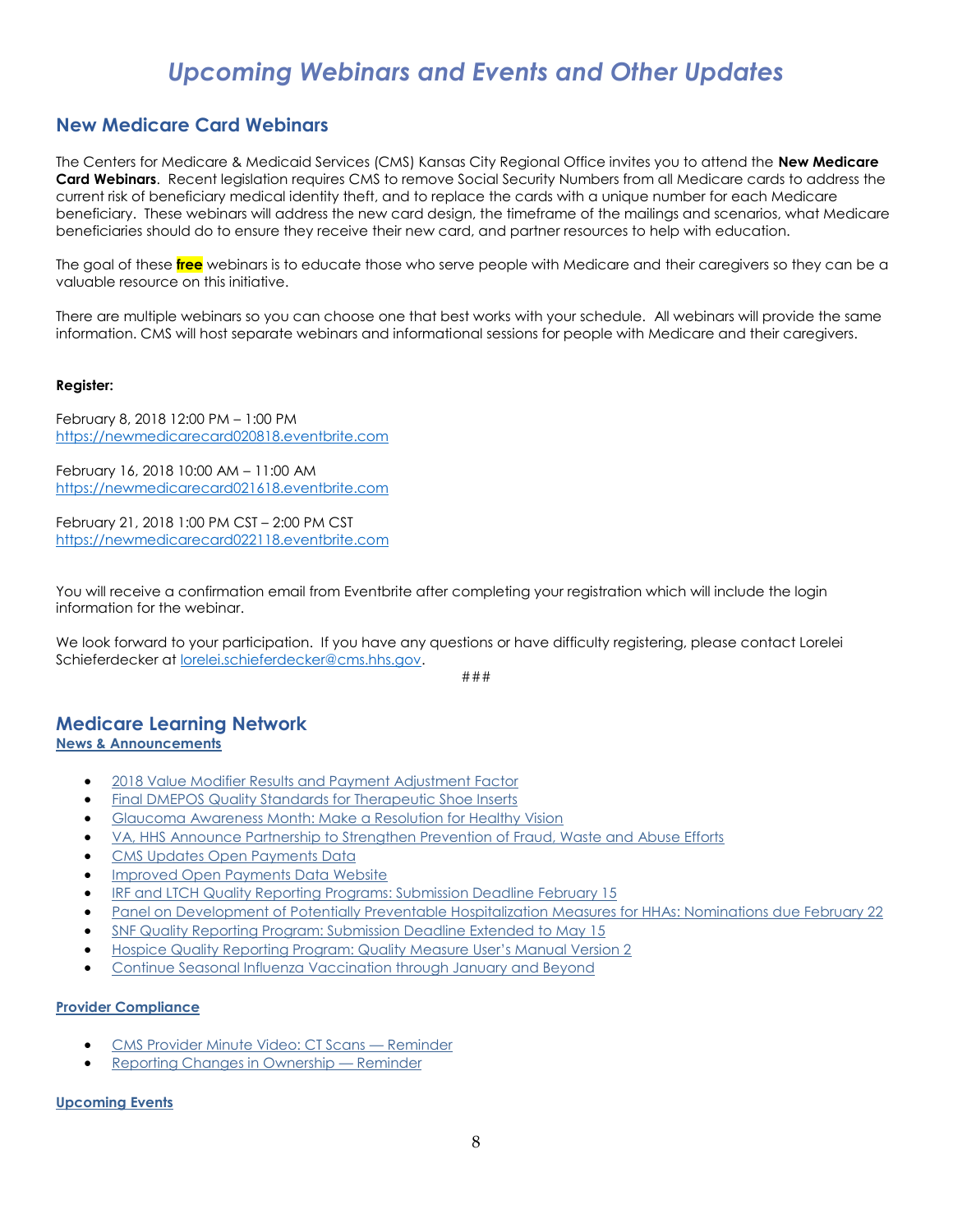- [ESRD QIP: Final Rule for CY 2018 Call](http://links.govdelivery.com/track?type=click&enid=ZWFzPTEmbXNpZD0mYXVpZD0mbWFpbGluZ2lkPTIwMTgwMTE4LjgzOTIxNjUxJm1lc3NhZ2VpZD1NREItUFJELUJVTC0yMDE4MDExOC44MzkyMTY1MSZkYXRhYmFzZWlkPTEwMDEmc2VyaWFsPTE4MTk4NjY1JmVtYWlsaWQ9bG9yZWxlaS5zY2hpZWZlcmRlY2tlckBjbXMuaGhzLmdvdiZ1c2VyaWQ9bG9yZWxlaS5zY2hpZWZlcmRlY2tlckBjbXMuaGhzLmdvdiZ0YXJnZXRpZD0mZmw9JmV4dHJhPU11bHRpdmFyaWF0ZUlkPSYmJg==&&&108&&&https://www.cms.gov/Outreach-and-Education/Outreach/FFSProvPartProg/Provider-Partnership-Email-Archive-Items/2018-01-18-eNews.html?DLPage=1&DLEntries=10&DLSort=0&DLSortDir=descending#_Toc503949828)  January 23
- [MIPS Annual Call for Measures and Activities Webinar](http://links.govdelivery.com/track?type=click&enid=ZWFzPTEmbXNpZD0mYXVpZD0mbWFpbGluZ2lkPTIwMTgwMTE4LjgzOTIxNjUxJm1lc3NhZ2VpZD1NREItUFJELUJVTC0yMDE4MDExOC44MzkyMTY1MSZkYXRhYmFzZWlkPTEwMDEmc2VyaWFsPTE4MTk4NjY1JmVtYWlsaWQ9bG9yZWxlaS5zY2hpZWZlcmRlY2tlckBjbXMuaGhzLmdvdiZ1c2VyaWQ9bG9yZWxlaS5zY2hpZWZlcmRlY2tlckBjbXMuaGhzLmdvdiZ0YXJnZXRpZD0mZmw9JmV4dHJhPU11bHRpdmFyaWF0ZUlkPSYmJg==&&&109&&&https://www.cms.gov/Outreach-and-Education/Outreach/FFSProvPartProg/Provider-Partnership-Email-Archive-Items/2018-01-18-eNews.html?DLPage=1&DLEntries=10&DLSort=0&DLSortDir=descending#_Toc503949829)  February 5
- [Comparative Billing Report on Opioid Prescribers Webinar](http://links.govdelivery.com/track?type=click&enid=ZWFzPTEmbXNpZD0mYXVpZD0mbWFpbGluZ2lkPTIwMTgwMTE4LjgzOTIxNjUxJm1lc3NhZ2VpZD1NREItUFJELUJVTC0yMDE4MDExOC44MzkyMTY1MSZkYXRhYmFzZWlkPTEwMDEmc2VyaWFsPTE4MTk4NjY1JmVtYWlsaWQ9bG9yZWxlaS5zY2hpZWZlcmRlY2tlckBjbXMuaGhzLmdvdiZ1c2VyaWQ9bG9yZWxlaS5zY2hpZWZlcmRlY2tlckBjbXMuaGhzLmdvdiZ0YXJnZXRpZD0mZmw9JmV4dHJhPU11bHRpdmFyaWF0ZUlkPSYmJg==&&&110&&&https://www.cms.gov/Outreach-and-Education/Outreach/FFSProvPartProg/Provider-Partnership-Email-Archive-Items/2018-01-18-eNews.html?DLPage=1&DLEntries=10&DLSort=0&DLSortDir=descending#_Toc503949830)  February 21
- [Low Volume Appeals Settlement Option Call](http://links.govdelivery.com/track?type=click&enid=ZWFzPTEmbXNpZD0mYXVpZD0mbWFpbGluZ2lkPTIwMTgwMTI1Ljg0Mjg3MTYxJm1lc3NhZ2VpZD1NREItUFJELUJVTC0yMDE4MDEyNS44NDI4NzE2MSZkYXRhYmFzZWlkPTEwMDEmc2VyaWFsPTE4MjA2MTkyJmVtYWlsaWQ9bG9yZWxlaS5zY2hpZWZlcmRlY2tlckBjbXMuaGhzLmdvdiZ1c2VyaWQ9bG9yZWxlaS5zY2hpZWZlcmRlY2tlckBjbXMuaGhzLmdvdiZ0YXJnZXRpZD0mZmw9JmV4dHJhPU11bHRpdmFyaWF0ZUlkPSYmJg==&&&113&&&https://www.cms.gov/Outreach-and-Education/Outreach/FFSProvPartProg/Provider-Partnership-Email-Archive-Items/2018-01-25-eNews.html?DLPage=1&DLEntries=10&DLSort=0&DLSortDir=descending#_Toc504548622)  February 13
- [Home Health Review and Correct Reports Webinar](http://links.govdelivery.com/track?type=click&enid=ZWFzPTEmbXNpZD0mYXVpZD0mbWFpbGluZ2lkPTIwMTgwMTI1Ljg0Mjg3MTYxJm1lc3NhZ2VpZD1NREItUFJELUJVTC0yMDE4MDEyNS44NDI4NzE2MSZkYXRhYmFzZWlkPTEwMDEmc2VyaWFsPTE4MjA2MTkyJmVtYWlsaWQ9bG9yZWxlaS5zY2hpZWZlcmRlY2tlckBjbXMuaGhzLmdvdiZ1c2VyaWQ9bG9yZWxlaS5zY2hpZWZlcmRlY2tlckBjbXMuaGhzLmdvdiZ0YXJnZXRpZD0mZmw9JmV4dHJhPU11bHRpdmFyaWF0ZUlkPSYmJg==&&&114&&&https://www.cms.gov/Outreach-and-Education/Outreach/FFSProvPartProg/Provider-Partnership-Email-Archive-Items/2018-01-25-eNews.html?DLPage=1&DLEntries=10&DLSort=0&DLSortDir=descending#_Toc504548623)  March 6

### **[Medicare Learning Network Publications & Multimedia](http://links.govdelivery.com/track?type=click&enid=ZWFzPTEmbXNpZD0mYXVpZD0mbWFpbGluZ2lkPTIwMTgwMTI1Ljg0Mjg3MTYxJm1lc3NhZ2VpZD1NREItUFJELUJVTC0yMDE4MDEyNS44NDI4NzE2MSZkYXRhYmFzZWlkPTEwMDEmc2VyaWFsPTE4MjA2MTkyJmVtYWlsaWQ9bG9yZWxlaS5zY2hpZWZlcmRlY2tlckBjbXMuaGhzLmdvdiZ1c2VyaWQ9bG9yZWxlaS5zY2hpZWZlcmRlY2tlckBjbXMuaGhzLmdvdiZ0YXJnZXRpZD0mZmw9JmV4dHJhPU11bHRpdmFyaWF0ZUlkPSYmJg==&&&115&&&https://www.cms.gov/Outreach-and-Education/Outreach/FFSProvPartProg/Provider-Partnership-Email-Archive-Items/2018-01-25-eNews.html?DLPage=1&DLEntries=10&DLSort=0&DLSortDir=descending#_Toc504548624)**

- [QRUR Video Presentation](http://links.govdelivery.com/track?type=click&enid=ZWFzPTEmbXNpZD0mYXVpZD0mbWFpbGluZ2lkPTIwMTgwMTE4LjgzOTIxNjUxJm1lc3NhZ2VpZD1NREItUFJELUJVTC0yMDE4MDExOC44MzkyMTY1MSZkYXRhYmFzZWlkPTEwMDEmc2VyaWFsPTE4MTk4NjY1JmVtYWlsaWQ9bG9yZWxlaS5zY2hpZWZlcmRlY2tlckBjbXMuaGhzLmdvdiZ1c2VyaWQ9bG9yZWxlaS5zY2hpZWZlcmRlY2tlckBjbXMuaGhzLmdvdiZ0YXJnZXRpZD0mZmw9JmV4dHJhPU11bHRpdmFyaWF0ZUlkPSYmJg==&&&112&&&https://www.cms.gov/Outreach-and-Education/Outreach/FFSProvPartProg/Provider-Partnership-Email-Archive-Items/2018-01-18-eNews.html?DLPage=1&DLEntries=10&DLSort=0&DLSortDir=descending#_Toc503949832)  New
- [Low Volume Appeals Settlement Call: Audio Recording and Transcript](http://links.govdelivery.com/track?type=click&enid=ZWFzPTEmbXNpZD0mYXVpZD0mbWFpbGluZ2lkPTIwMTgwMTE4LjgzOTIxNjUxJm1lc3NhZ2VpZD1NREItUFJELUJVTC0yMDE4MDExOC44MzkyMTY1MSZkYXRhYmFzZWlkPTEwMDEmc2VyaWFsPTE4MTk4NjY1JmVtYWlsaWQ9bG9yZWxlaS5zY2hpZWZlcmRlY2tlckBjbXMuaGhzLmdvdiZ1c2VyaWQ9bG9yZWxlaS5zY2hpZWZlcmRlY2tlckBjbXMuaGhzLmdvdiZ0YXJnZXRpZD0mZmw9JmV4dHJhPU11bHRpdmFyaWF0ZUlkPSYmJg==&&&113&&&https://www.cms.gov/Outreach-and-Education/Outreach/FFSProvPartProg/Provider-Partnership-Email-Archive-Items/2018-01-18-eNews.html?DLPage=1&DLEntries=10&DLSort=0&DLSortDir=descending#_Toc503949833)  New
- Avoiding [Medicare Fraud & Abuse: A Roadmap for Physicians Web-based Training](http://links.govdelivery.com/track?type=click&enid=ZWFzPTEmbXNpZD0mYXVpZD0mbWFpbGluZ2lkPTIwMTgwMTE4LjgzOTIxNjUxJm1lc3NhZ2VpZD1NREItUFJELUJVTC0yMDE4MDExOC44MzkyMTY1MSZkYXRhYmFzZWlkPTEwMDEmc2VyaWFsPTE4MTk4NjY1JmVtYWlsaWQ9bG9yZWxlaS5zY2hpZWZlcmRlY2tlckBjbXMuaGhzLmdvdiZ1c2VyaWQ9bG9yZWxlaS5zY2hpZWZlcmRlY2tlckBjbXMuaGhzLmdvdiZ0YXJnZXRpZD0mZmw9JmV4dHJhPU11bHRpdmFyaWF0ZUlkPSYmJg==&&&114&&&https://www.cms.gov/Outreach-and-Education/Outreach/FFSProvPartProg/Provider-Partnership-Email-Archive-Items/2018-01-18-eNews.html?DLPage=1&DLEntries=10&DLSort=0&DLSortDir=descending#_Toc503949834)  Revised
- [How to Use the Medicare Coverage Database Booklet](http://links.govdelivery.com/track?type=click&enid=ZWFzPTEmbXNpZD0mYXVpZD0mbWFpbGluZ2lkPTIwMTgwMTE4LjgzOTIxNjUxJm1lc3NhZ2VpZD1NREItUFJELUJVTC0yMDE4MDExOC44MzkyMTY1MSZkYXRhYmFzZWlkPTEwMDEmc2VyaWFsPTE4MTk4NjY1JmVtYWlsaWQ9bG9yZWxlaS5zY2hpZWZlcmRlY2tlckBjbXMuaGhzLmdvdiZ1c2VyaWQ9bG9yZWxlaS5zY2hpZWZlcmRlY2tlckBjbXMuaGhzLmdvdiZ0YXJnZXRpZD0mZmw9JmV4dHJhPU11bHRpdmFyaWF0ZUlkPSYmJg==&&&115&&&https://www.cms.gov/Outreach-and-Education/Outreach/FFSProvPartProg/Provider-Partnership-Email-Archive-Items/2018-01-18-eNews.html?DLPage=1&DLEntries=10&DLSort=0&DLSortDir=descending#_Toc503949835)  Revised
- [Behavioral Health Integration Services Fact Sheet](http://links.govdelivery.com/track?type=click&enid=ZWFzPTEmbXNpZD0mYXVpZD0mbWFpbGluZ2lkPTIwMTgwMTE4LjgzOTIxNjUxJm1lc3NhZ2VpZD1NREItUFJELUJVTC0yMDE4MDExOC44MzkyMTY1MSZkYXRhYmFzZWlkPTEwMDEmc2VyaWFsPTE4MTk4NjY1JmVtYWlsaWQ9bG9yZWxlaS5zY2hpZWZlcmRlY2tlckBjbXMuaGhzLmdvdiZ1c2VyaWQ9bG9yZWxlaS5zY2hpZWZlcmRlY2tlckBjbXMuaGhzLmdvdiZ0YXJnZXRpZD0mZmw9JmV4dHJhPU11bHRpdmFyaWF0ZUlkPSYmJg==&&&116&&&https://www.cms.gov/Outreach-and-Education/Outreach/FFSProvPartProg/Provider-Partnership-Email-Archive-Items/2018-01-18-eNews.html?DLPage=1&DLEntries=10&DLSort=0&DLSortDir=descending#_Toc503949836)  Revised
- [Hurricane Nate and Medicare Disaster Related Alabama, Florida, Louisiana and Mississippi Claims MLN Matters](http://links.govdelivery.com/track?type=click&enid=ZWFzPTEmbXNpZD0mYXVpZD0mbWFpbGluZ2lkPTIwMTgwMTI1Ljg0Mjg3MTYxJm1lc3NhZ2VpZD1NREItUFJELUJVTC0yMDE4MDEyNS44NDI4NzE2MSZkYXRhYmFzZWlkPTEwMDEmc2VyaWFsPTE4MjA2MTkyJmVtYWlsaWQ9bG9yZWxlaS5zY2hpZWZlcmRlY2tlckBjbXMuaGhzLmdvdiZ1c2VyaWQ9bG9yZWxlaS5zY2hpZWZlcmRlY2tlckBjbXMuaGhzLmdvdiZ0YXJnZXRpZD0mZmw9JmV4dHJhPU11bHRpdmFyaWF0ZUlkPSYmJg==&&&117&&&https://www.cms.gov/Outreach-and-Education/Outreach/FFSProvPartProg/Provider-Partnership-Email-Archive-Items/2018-01-25-eNews.html?DLPage=1&DLEntries=10&DLSort=0&DLSortDir=descending#_Toc504548626)  Article — [Updated](http://links.govdelivery.com/track?type=click&enid=ZWFzPTEmbXNpZD0mYXVpZD0mbWFpbGluZ2lkPTIwMTgwMTI1Ljg0Mjg3MTYxJm1lc3NhZ2VpZD1NREItUFJELUJVTC0yMDE4MDEyNS44NDI4NzE2MSZkYXRhYmFzZWlkPTEwMDEmc2VyaWFsPTE4MjA2MTkyJmVtYWlsaWQ9bG9yZWxlaS5zY2hpZWZlcmRlY2tlckBjbXMuaGhzLmdvdiZ1c2VyaWQ9bG9yZWxlaS5zY2hpZWZlcmRlY2tlckBjbXMuaGhzLmdvdiZ0YXJnZXRpZD0mZmw9JmV4dHJhPU11bHRpdmFyaWF0ZUlkPSYmJg==&&&117&&&https://www.cms.gov/Outreach-and-Education/Outreach/FFSProvPartProg/Provider-Partnership-Email-Archive-Items/2018-01-25-eNews.html?DLPage=1&DLEntries=10&DLSort=0&DLSortDir=descending#_Toc504548626)
- [Swing Bed Services Fact Sheet](http://links.govdelivery.com/track?type=click&enid=ZWFzPTEmbXNpZD0mYXVpZD0mbWFpbGluZ2lkPTIwMTgwMTI1Ljg0Mjg3MTYxJm1lc3NhZ2VpZD1NREItUFJELUJVTC0yMDE4MDEyNS44NDI4NzE2MSZkYXRhYmFzZWlkPTEwMDEmc2VyaWFsPTE4MjA2MTkyJmVtYWlsaWQ9bG9yZWxlaS5zY2hpZWZlcmRlY2tlckBjbXMuaGhzLmdvdiZ1c2VyaWQ9bG9yZWxlaS5zY2hpZWZlcmRlY2tlckBjbXMuaGhzLmdvdiZ0YXJnZXRpZD0mZmw9JmV4dHJhPU11bHRpdmFyaWF0ZUlkPSYmJg==&&&118&&&https://www.cms.gov/Outreach-and-Education/Outreach/FFSProvPartProg/Provider-Partnership-Email-Archive-Items/2018-01-25-eNews.html?DLPage=1&DLEntries=10&DLSort=0&DLSortDir=descending#_Toc504548627)  Revised

###

# <span id="page-8-0"></span>**Hospital IQR-EHR Incentive Program Alignment Outreach and Education Webinar**

This Outreach and Education webinar for participants in the Hospital Inpatient Quality Reporting (IQR) Program and the Medicare Electronic Health Record (EHR) Incentive Program is scheduled for **Tuesday, February 06, 2018**, at **2 p.m. ET.**

The webinar, titled *CY 2017 (FY 2019) eCQM Reporting Tips and Tools for the Hospital IQR and Medicare EHR Incentive Programs*, will be presented by Artrina Sturges, EdD, Project Lead, Hospital IQR-EHR Incentive Program Alignment, Hospital Inpatient Value, Incentives and Quality Reporting (VIQR) Outreach and Education Support Contractor (SC), and Veronica Dunlap, BSN, RN, CCM, Program Manager II, Hospital IQR-EHR Incentive Program Alignment, Hospital Inpatient VIQR Outreach and Education SC.

This presentation will provide an overview of helpful tips and available tools for successful electronic submission of clinical quality measure data for the Hospital IQR and Medicare EHR Incentive Programs. Upon completion of the presentation, participants will be able to utilize the information presented in a question and answer format to address the most commonly asked questions regarding calendar year 2017 electronic clinical quality measure (eCQM) reporting, implement the guidance provided for Quality Reporting Document Architecture (QRDA) Category I file submissions, use tips to troubleshoot error messages, and locate self-directed tools and resources to ensure successful eCQM reporting.

#### **The webinar slides will be available for download from [www.QualityReportingCenter.com](http://links.govdelivery.com/track?type=click&enid=ZWFzPTEmbXNpZD0mYXVpZD0mbWFpbGluZ2lkPTIwMTgwMTI0Ljg0MjIyODcxJm1lc3NhZ2VpZD1NREItUFJELUJVTC0yMDE4MDEyNC44NDIyMjg3MSZkYXRhYmFzZWlkPTEwMDEmc2VyaWFsPTE4MjA1MjQ5JmVtYWlsaWQ9bG9yZWxlaS5zY2hpZWZlcmRlY2tlckBjbXMuaGhzLmdvdiZ1c2VyaWQ9bG9yZWxlaS5zY2hpZWZlcmRlY2tlckBjbXMuaGhzLmdvdiZ0YXJnZXRpZD0mZmw9JmV4dHJhPU11bHRpdmFyaWF0ZUlkPSYmJg==&&&100&&&http://www.qualityreportingcenter.com/) under Upcoming Events the day before the presentation.**

You may register for the webinar a[t https://cc.readytalk.com/r/cc91dc93g57m&eom.](http://links.govdelivery.com/track?type=click&enid=ZWFzPTEmbXNpZD0mYXVpZD0mbWFpbGluZ2lkPTIwMTgwMTI0Ljg0MjIyODcxJm1lc3NhZ2VpZD1NREItUFJELUJVTC0yMDE4MDEyNC44NDIyMjg3MSZkYXRhYmFzZWlkPTEwMDEmc2VyaWFsPTE4MjA1MjQ5JmVtYWlsaWQ9bG9yZWxlaS5zY2hpZWZlcmRlY2tlckBjbXMuaGhzLmdvdiZ1c2VyaWQ9bG9yZWxlaS5zY2hpZWZlcmRlY2tlckBjbXMuaGhzLmdvdiZ0YXJnZXRpZD0mZmw9JmV4dHJhPU11bHRpdmFyaWF0ZUlkPSYmJg==&&&101&&&https://cc.readytalk.com/registration/#/?meeting=pf5buerzdco7&campaign=cc91dc93g57m)

For further assistance regarding the information contained in this message, please contact the Hospital Inpatient VIQR Outreach and Education Support Team at [https://cms-ip.custhelp.com](http://links.govdelivery.com/track?type=click&enid=ZWFzPTEmbXNpZD0mYXVpZD0mbWFpbGluZ2lkPTIwMTgwMTI0Ljg0MjIyODcxJm1lc3NhZ2VpZD1NREItUFJELUJVTC0yMDE4MDEyNC44NDIyMjg3MSZkYXRhYmFzZWlkPTEwMDEmc2VyaWFsPTE4MjA1MjQ5JmVtYWlsaWQ9bG9yZWxlaS5zY2hpZWZlcmRlY2tlckBjbXMuaGhzLmdvdiZ1c2VyaWQ9bG9yZWxlaS5zY2hpZWZlcmRlY2tlckBjbXMuaGhzLmdvdiZ0YXJnZXRpZD0mZmw9JmV4dHJhPU11bHRpdmFyaWF0ZUlkPSYmJg==&&&102&&&https://cms-ip.custhelp.com/) or (844) 472-4477.

**###**

# <span id="page-8-1"></span>**Adult Vaccination Presentation – Kansas City MO**

Dr. William Atkinson will be doing an Adult Vaccine Presentation at the Kansas City Health Department Thursday February 1, 2018, 5pm-7pm. Lower Level Multipurpose Room, 2400 Troost Ave, Kansas City, MO. 64108

Come hear Dr. Atkinson's final presentation he will be giving on adult vaccines! He has decided to fully retire and this will be his last speaking engagement here at the Kansas City Health Department. We will also have a presentation by one of the KCMO Health Department Epi's Lisa Hubbert regarding this year's flu crisis. Dinner will be served so RSVP no later than Monday, January 29 to [Jelene.wynn@kcmo.org](mailto:Jelene.wynn@kcmo.org) or call 816 513-6212 or 513-6108.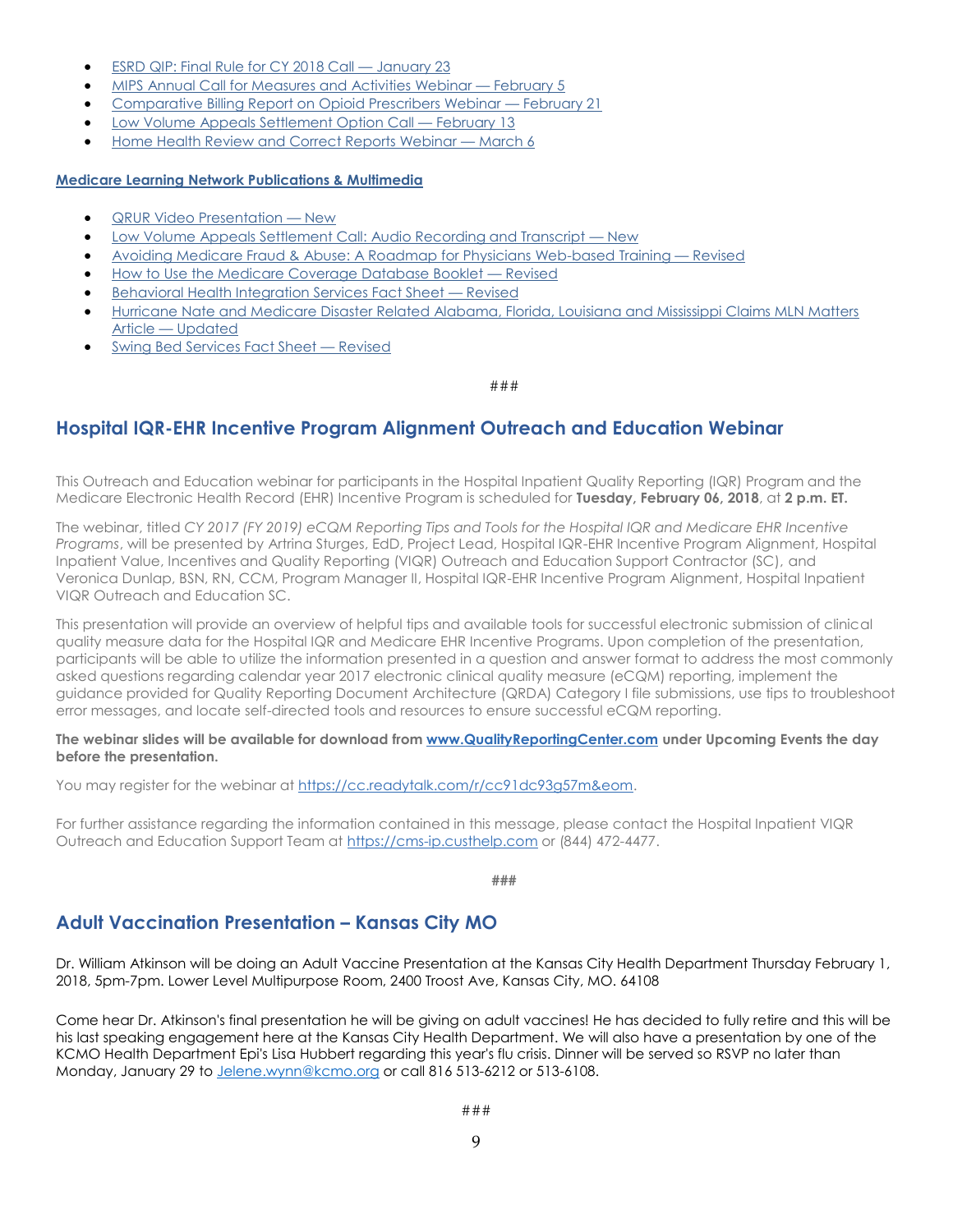# <span id="page-9-0"></span>**CMS National Training Program Monthly Partner Update Webinar**

February 6, 2018 2:30 - 3:30 pm ET

This webinar will feature presentations on:

- Medicare's Limited Income Newly Eligible Transition (LINET) Opioid Limitation and Morphine Equivalent Dose
- Patients Over Paperwork

### **Registration is required to attend!**

Go to [https://meetings-cms.webex.com/meetings-cms/onstage/g.php?MTID=e20d8a2309ff761d6a001faae41bd6ee6](http://links.govdelivery.com/track?type=click&enid=ZWFzPTEmbXNpZD0mYXVpZD0mbWFpbGluZ2lkPTIwMTgwMTI0Ljg0MjAyODExJm1lc3NhZ2VpZD1NREItUFJELUJVTC0yMDE4MDEyNC44NDIwMjgxMSZkYXRhYmFzZWlkPTEwMDEmc2VyaWFsPTE4MjA0OTkxJmVtYWlsaWQ9bG9yZWxlaS5zY2hpZWZlcmRlY2tlckBjbXMuaGhzLmdvdiZ1c2VyaWQ9bG9yZWxlaS5zY2hpZWZlcmRlY2tlckBjbXMuaGhzLmdvdiZ0YXJnZXRpZD0mZmw9JmV4dHJhPU11bHRpdmFyaWF0ZUlkPSYmJg==&&&100&&&https://meetings-cms.webex.com/meetings-cms/onstage/g.php?MTID=e20d8a2309ff761d6a001faae41bd6ee6) and register.

Upon registration, you will receive an email from ["messenger@webex.com"](mailto:messenger@webex.com) with the webinar link and dial in information. Follow the instructions in the email to attend.

###

# <span id="page-9-1"></span>**National Medicare Education Program (NMEP) Meeting Save the Date- January 31, 2018**



# **National Medicare Education Program (NMEP) Meeting**

###